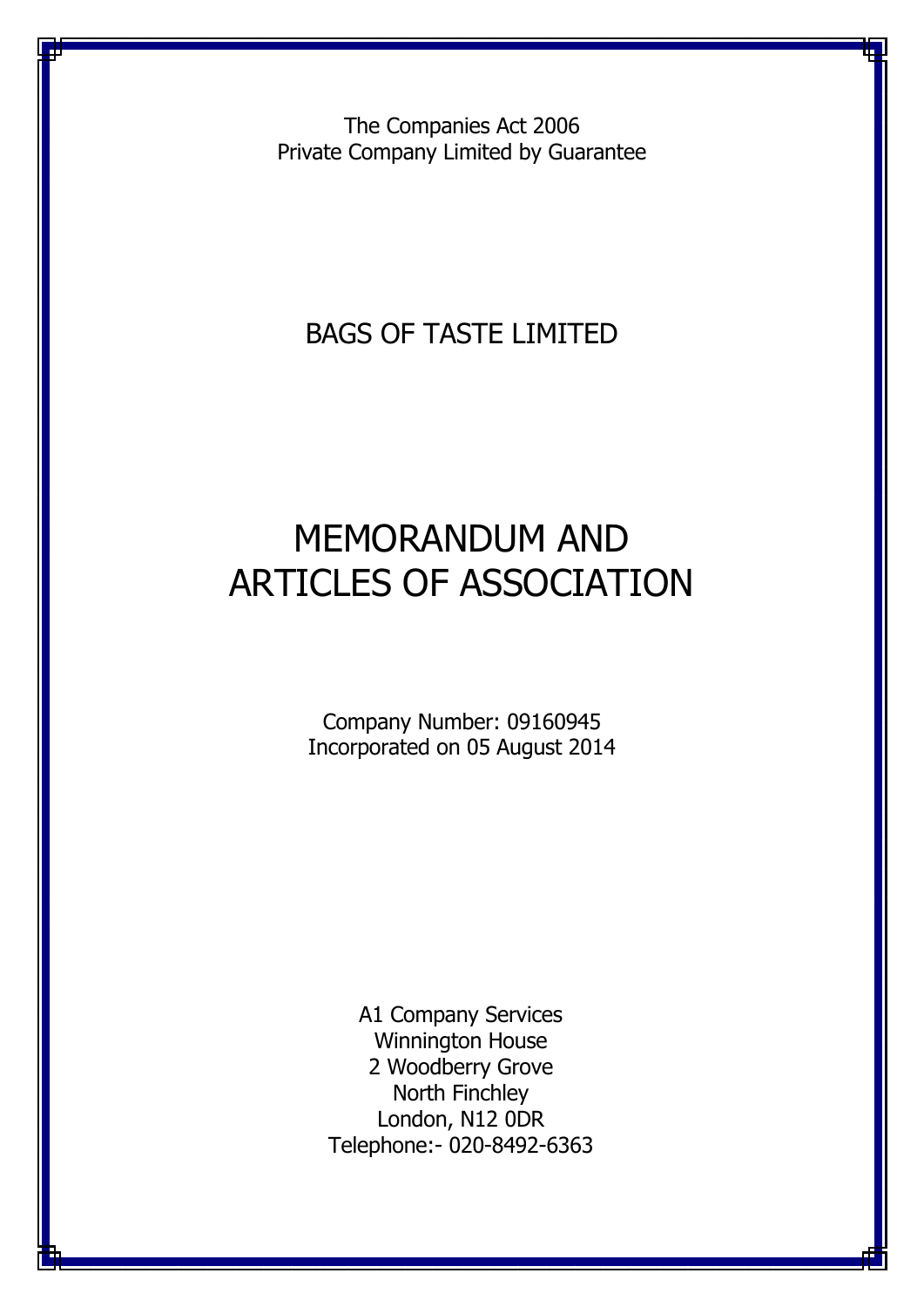

# **CERTIFICATE OF INCORPORATION OF A PRIVATE LIMITED COMPANY**

# Company Number **9160945**

The Registrar of Companies for England and Wales, hereby certifies that

BAGS OF TASTE LIMITED

is this day incorporated under the Companies Act 2006 as a private company, that the company is limited by guarantee, and the situation of its registered office is in England and Wales.

Given at Companies House, Cardiff, on **5th August 2014**.

The above information was communicated by electronic means and authenticated by the Registrar of Companies under section 1115 of the Companies Act 2006



THE OFFICIAL SEAL OF THE **REGISTRAR OF COMPANIES** 

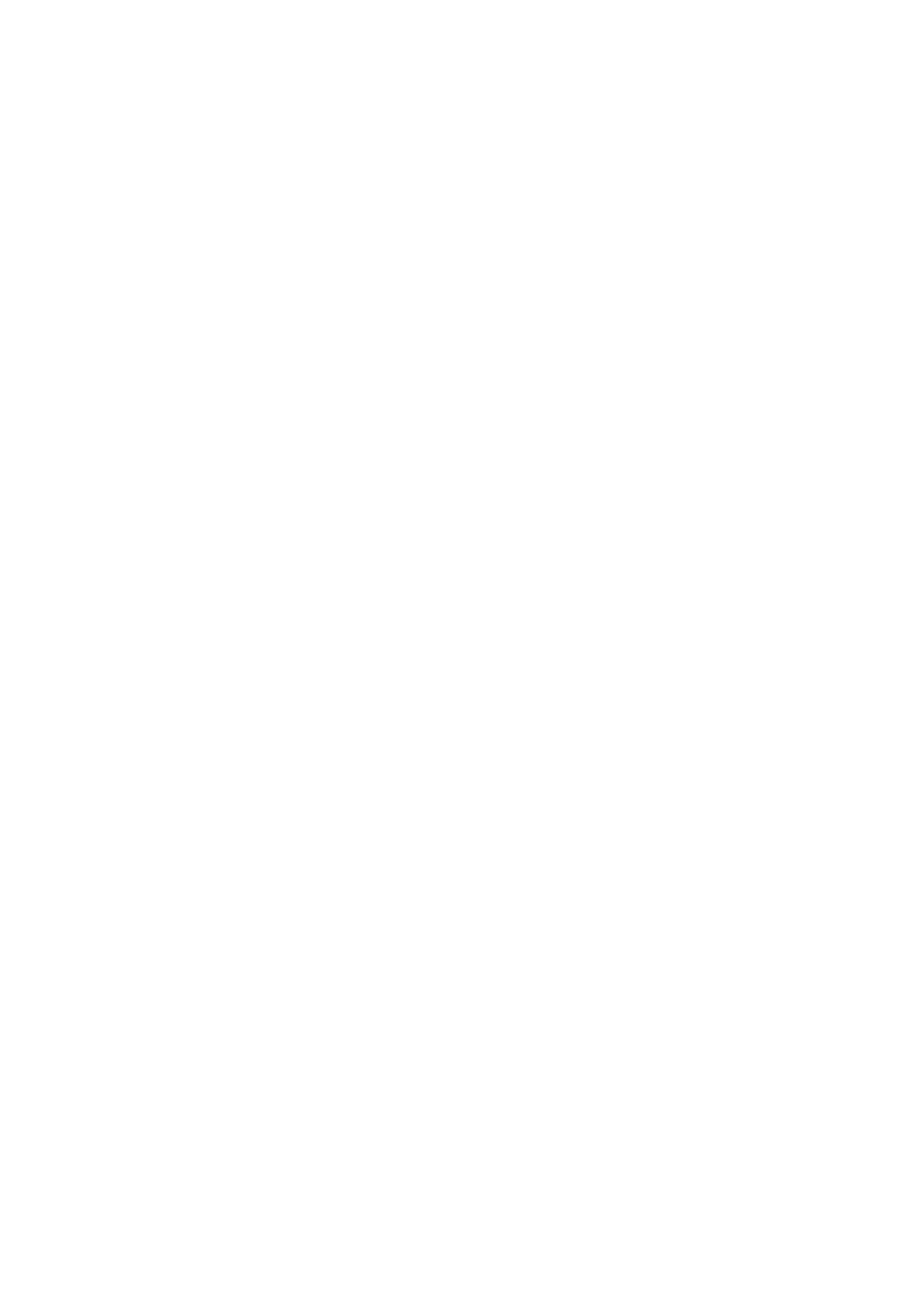# COMPANY NOT HAVING A SHARE CAPITAL

# **Memorandum of Association**

### **Of**

# **BAGS OF TASTE LIMITED**

Each subscriber to this memorandum of association wishes to form a company under the Companies Act 2006 and agrees to become a member of the company.

Name of each subscriber

Alicia Jane Weston

Dated: 4<sup>th</sup> August 2014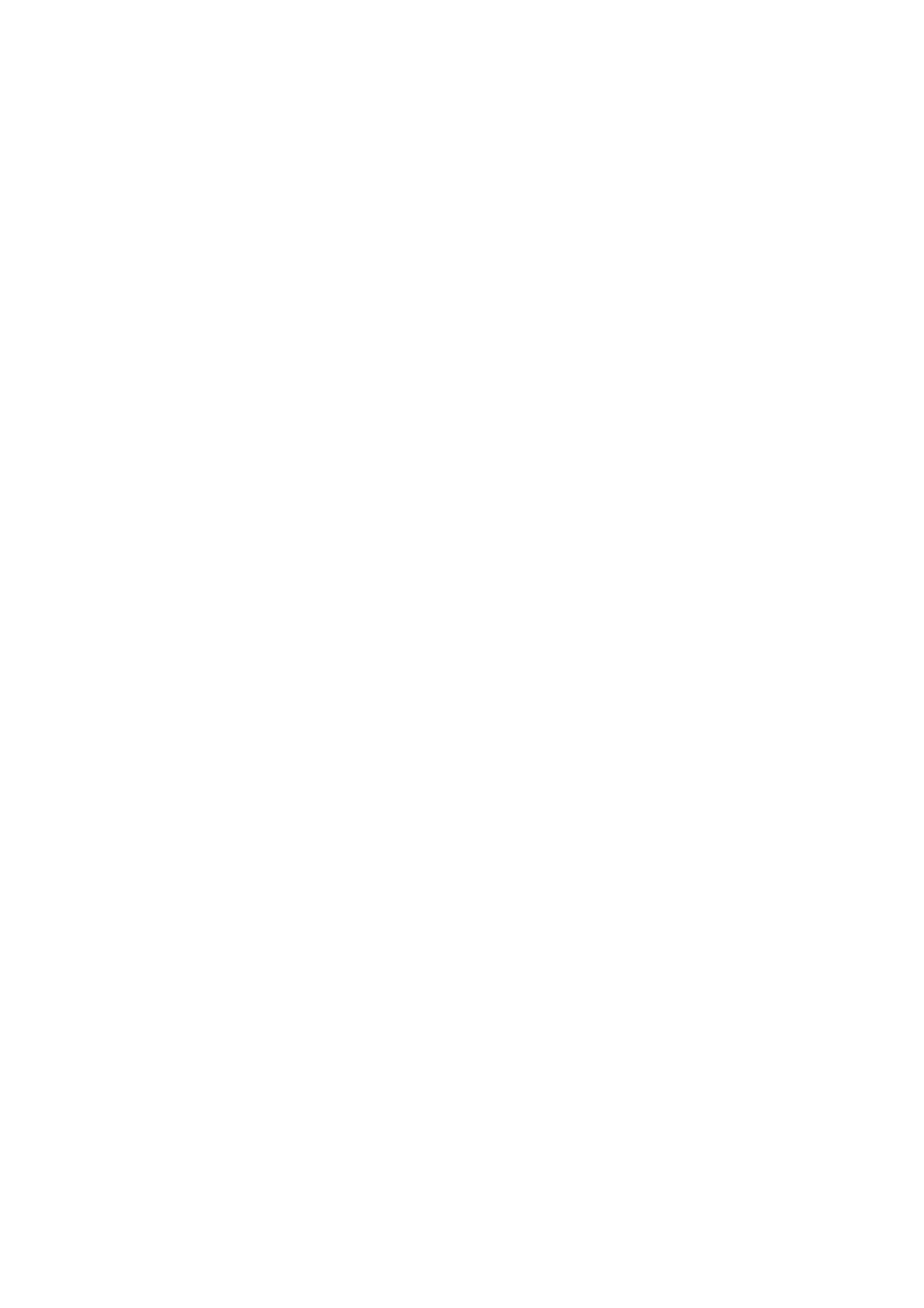#### **Articles of Association**

### **Of**

### **BAGS OF TASTE LIMITED**

#### **PART 1**

#### **INTERPRETATION AND LIMITATION OF LIABILITY**

#### 1 **Defined terms**

1.1 In these Articles, unless the context requires otherwise:

**appointor** has the meaning given to that term in Article [25.1;](#page-12-0)

**Articles** means the Company's articles of association for the time being in force;

**bankruptcy** includes individual insolvency proceedings in a jurisdiction other than England and Wales or Northern Ireland which have an effect similar to that of bankruptcy;

**CA 2006** means the Companies Act 2006;

**chairman** has the meaning given to that term in Articl[e 14.2;](#page-8-0)

**chairman of the meeting** has the meaning given to that term in Articl[e 36;](#page-15-0)

**Clear Days** means (in relation to the period of a notice) that period excluding the day when the notice is given or deemed to be given and the day for which it is given or on which it is to take effect;

**Companies Acts** means the Companies Acts (as defined in section 2 of CA 2006), in so far as they apply to the Company;

**Conflict** has the meaning given to that term in Article [17.2;](#page-9-0)

**conflicted director** means a director who has, or could have, a Conflict in a situation involving the Company and consequently whose vote is not to be counted in respect of any resolution to authorise such Conflict and who is not to be counted as participating in the quorum for the meeting (or part of the meeting) at which such resolution is to be voted upon;

**corporate representative** has the meaning given to that term in Article [44;](#page-19-0)

**director** means a director of the Company, and includes any person occupying the position of director, by whatever name called;

**document** includes, unless otherwise specified, any document sent or supplied in electronic form;

<span id="page-5-0"></span>**electronic form** has the meaning given to that term in section 1168 of CA 2006;

**hard copy form** has the meaning given to that term in section 1168 of CA 2006;

**instrument** means a document in hard copy form;

**member** has the meaning given to that term in section 112 of CA 2006;

**Model Articles** means the model articles for private companies limited by guarantee contained in Schedule 2 of the Companies (Model Articles) Regulations 2008 (SI 2008/3229) as amended prior to the date of adoption of these Articles;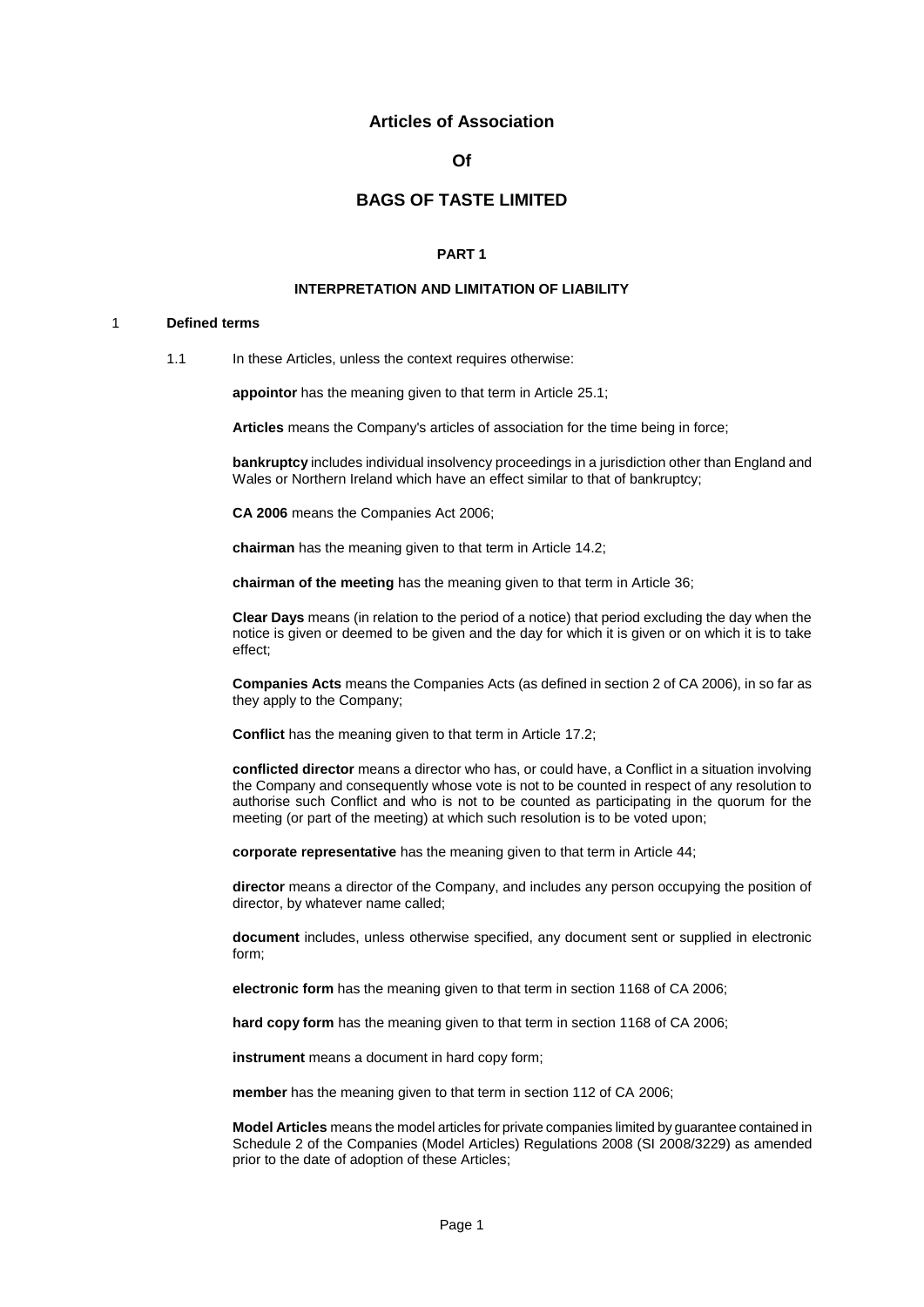**non-conflicted director** means any director who is not a conflicted director;

**ordinary resolution** has the meaning given to that term in section 282 of CA 2006;

**participate**, in relation to a directors' meeting, has the meaning given to that term in Article [13;](#page-8-1)

**proxy notice** has the meaning given to that term in Article [42.2;](#page-18-0)

**proxy notification address** has the meaning given to that term in Article [43.1;](#page-19-1)

**relevant officer** has the meaning given to that term in Article[s 51.3.2](#page-22-0) o[r 52.2.1,](#page-22-1) as the case may be;

**relevant loss** has the meaning given to that term in Articl[e 52.2.2;](#page-22-2)

**special resolution** has the meaning given to that term in section 283 of CA 2006;

**subsidiary** has the meaning given to that term in section 1159 of CA 2006;

**United Kingdom** means Great Britain and Northern Ireland; and

**writing** means the representation or reproduction of words, symbols or other information in a visible form by any method or combination of methods, whether sent or supplied in electronic form or otherwise.

- 1.2 Save as otherwise specifically provided in these Articles, words and expressions which have particular meanings in the Model Articles shall have the same meanings in these Articles, subject to which and unless the context otherwise requires, words and expressions which have particular meanings in CA 2006 as in force on the date when these Articles become binding on the Company shall have the same meanings in these Articles.
- 1.3 Headings in these Articles are used for convenience only and shall not affect the construction or interpretation of these Articles.
- 1.4 Unless expressly provided otherwise, a reference to a statute, statutory provision or subordinate legislation is a reference to it as it is in force from time to time and shall include any orders, regulations or subordinate legislation from time to time made under it and any amendment or reenactment of it or any such orders, regulations or subordinate legislation for the time being in force.
- 1.5 Any phrase introduced by the terms "including", "include", "in particular" or any similar expression shall be construed as illustrative and shall not limit the sense of the words preceding those terms.
- 1.6 No regulations set out in any statute or in any statutory instrument or other subordinate legislation concerning companies, including but not limited to the Model Articles, shall apply to the Company, but the following shall be the articles of association of the Company.

#### 2 **Liability of members**

- <span id="page-6-0"></span>2.1 The liability of each member is limited to £1, being the amount that each member undertakes to contribute to the assets of the Company in the event of it being wound up while he is a member or within one year after he ceases to be a member, for:
	- 2.1.1 payment of the Company's debts and liabilities contracted before he ceases to be a member;
	- 2.1.2 payment of the costs, charges and expenses of winding up; and
	- 2.1.3 adjustment of the rights of the contributories among themselves.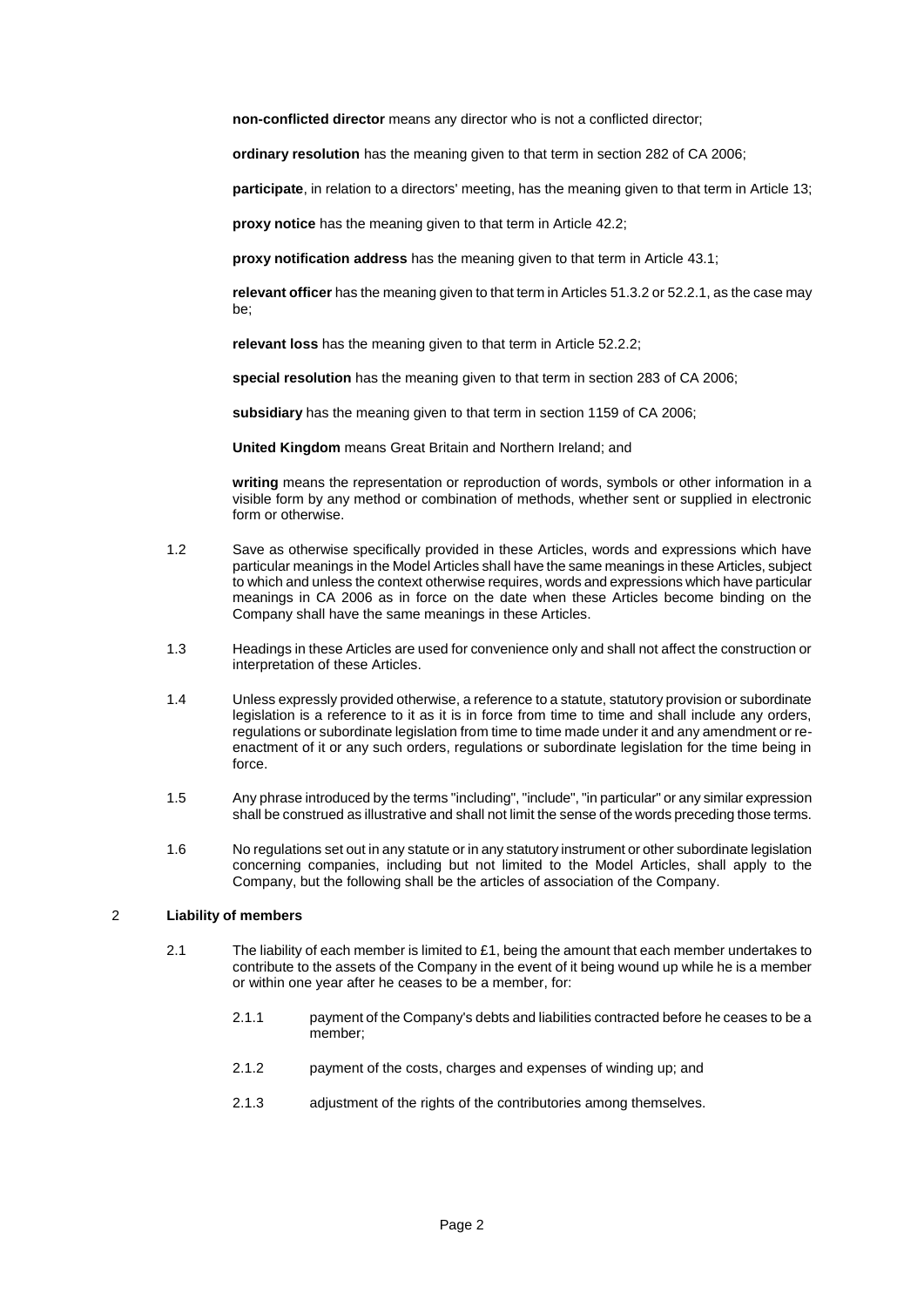#### **PART 2**

#### **STATEMENT OF OBJECTS**

#### <span id="page-7-0"></span>3 **Objects**

- <span id="page-7-1"></span>3.1 The objects for which the Company is established are:
	- 3.1.1 improving health and well being of low income people through empowering them to cook at home for themselves, family and friends;
	- 3.1.2 to carry on any other trade or business whatsoever which can, in the opinion of the Company, be advantageously carried on by the Company in connection with or ancillary to any of the general business of the Company or is calculated directly to benefit the Company or enhance the value of or render profitable any of the Company's property or rights or is required by any customers of or persons dealing with the Company;
	- 3.1.3 to purchase or by any other means acquire and take options over any property whatever, and any rights or privileges of any kind over or in respect of any property;
	- 3.1.4 to improve, manage, construct, repair, develop, exchange, let on lease or otherwise, mortgage, charge, sell, dispose of, turn to account, grant licences, options, rights and privileges in respect of, or otherwise deal with all or any part of the property and rights of the Company;
	- 3.1.5 to invest and deal with the monies of the Company not immediately required in such manner as may from time to time be determined and to hold or otherwise deal with any investments made;
	- 3.1.6 to lend and advance money or give credit on such terms as may seem expedient and with or without security to customers and others, to enter into guarantees, contracts of indemnity and suretyships of all kinds to receive money on deposit or loan upon such terms as the Company may approve and to secure or guarantee the payment of any sums of money or the performance of any obligation by any company, firm or person included any holding company, subsidiary or fellow subsidiary company in any manner;
	- 3.1.7 to borrow and raise money in such manner as the Company shall think fit and to secure the repayment of any money borrowed, raised or owing by mortgage, charge, standard security, lien or other security upon the whole or any part of the Company's property or assets (whether present or future) and also by a similar mortgage, charge, standard security, lien or security to secure and guarantee the performance by the Company of any obligation or liability it may undertake or which may become binding on it;
	- 3.1.8 to draw, make, accept, endorse, discount, negotiate, execute and issue cheques, bills of exchange, promissory notes, bills of lading, warrants, debentures, and other negotiable or transferable instruments;
	- 3.1.9 to enter into any arrangements with any government or authority (supreme, municipal, local, or otherwise) that may seem conducive to the attainment of the Company's objects or any of them, and to obtain from any such government or authority any charters, decrees, rights, privileges or concessions which the Company may think desirable and to carry out, exercise, and comply with any such charters, decrees, rights, privileges and concessions;
	- 3.1.10 to pay all or any expenses incurred in connection with the promotion, formation and incorporation of the Company, or to contract with any person, firm or company to pay the same;
	- 3.1.11 to give or award pensions, annuities, gratuities, and superannuation or other allowances or benefits or charitable aid and generally to provide advantages, facilities and services for any persons who are or have been directors of, or who are to have been employed by, or who are serving or have served the Company, and to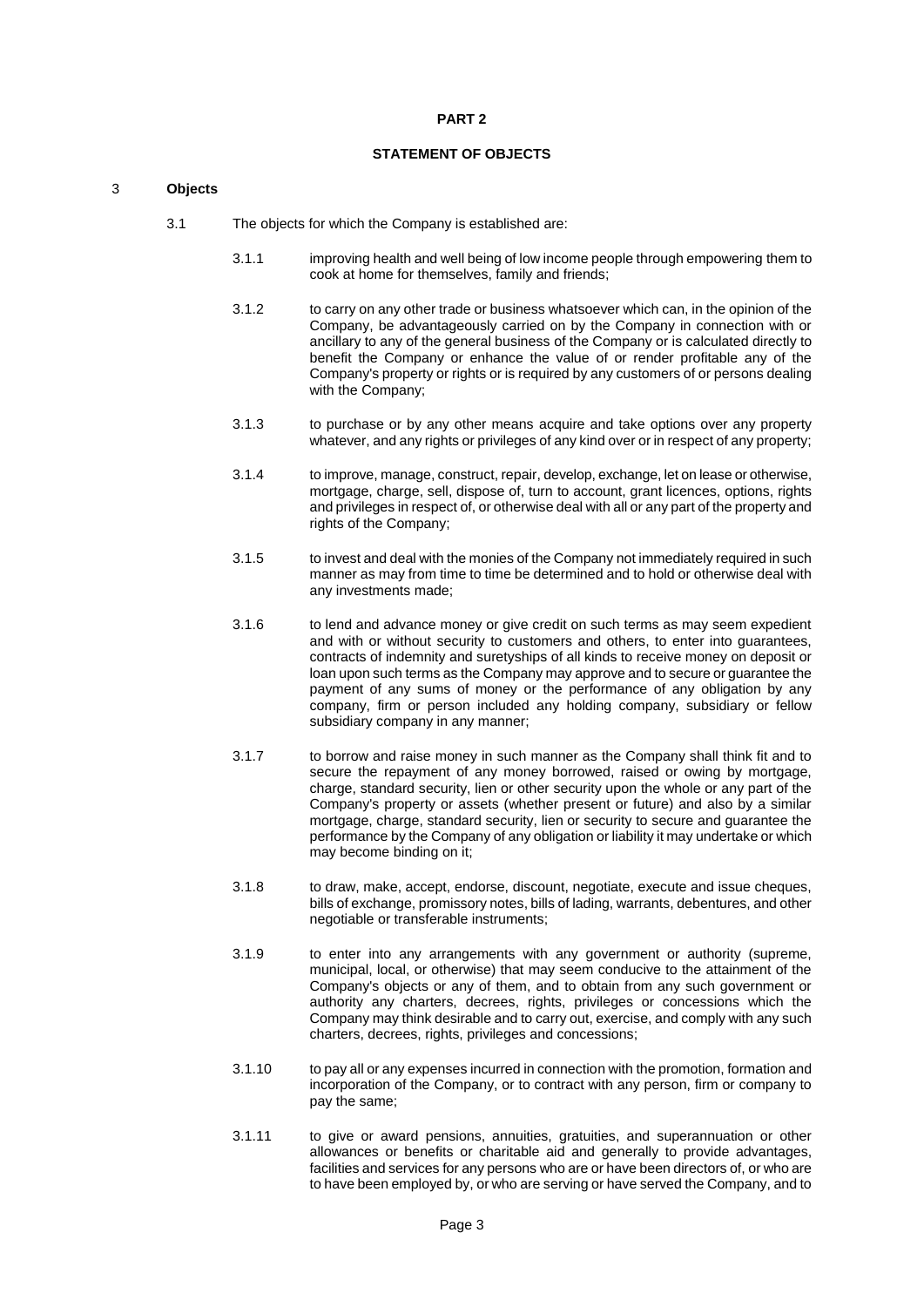the wives, widows, children and other relatives and dependents of such persons; to make payments towards insurance; and to set up, establish, support and maintain superannuation and other funds or schemes (whether contributory or noncontributory) for the benefit of any such persons and of their wives, widows, children and other relatives and dependents; and

- <span id="page-8-2"></span>3.1.12 to do all or any of the things or matters aforesaid in any part of the world and either as principals, agents, contractors or otherwise, and by or through agents, brokers, subcontractors or otherwise and either alone or in conjunction with others.
- <span id="page-8-1"></span>3.2 The objects set forth in each sub-Article of this Articl[e 3](#page-4-0) shall not be restrictively construed but the widest interpretation shall be given thereto, and they shall not, except where the context expressly so requires, be in any way limited or restricted by reference to or inference from any other object or objects set forth in each sub-Article or from the name of the Company. None of each sub-Articles or the object or objects therein specified or the powers thereby conferred shall be deemed subsidiary or ancillary to the objects or powers mentioned in any other sub-Article, but the Company shall have full power to exercise all or any of the objects conferred by and provided in each of the said sub-Articles as if each sub-Article contained the objects of a separate company. The word **company** in this Article, except where used in reference to the Company, shall be deemed to include any partnership or other body of persons, whether incorporated or unincorporated and whether domiciled in the United Kingdom or elsewhere.
- <span id="page-8-0"></span>3.3 The income and property of the Company shall be applied solely towards the promotion of its objects as set forth in this Articl[e 3](#page-4-0) and no portion thereof shall be paid or transferred, directly or indirectly, by way of dividend, bonus or otherwise howsoever by way of profit, to members of the Company, provided that nothing herein shall prevent any payment in good faith by the Company:
	- 3.3.1 of reasonable and proper remuneration to any member, officer or servant of the Company for any services rendered to the Company;
	- 3.3.2 of any interest on money lent by any member of the Company or any director at a reasonable and proper rate;
	- 3.3.3 of reasonable and proper rent for premises demised or let by any member of the Company or any director; and
	- 3.3.4 to any director of out-of-pocket expenses.
- <span id="page-8-3"></span>3.4 If upon the winding up or dissolution of the Company there remains, after the satisfaction of all its debts and liabilities, any property whatsoever, the same shall not be paid or distributed among the members of the Company, but shall be given or transferred to some other institution (charitable or otherwise) having objects similar to the objects of the Company and which shall prohibit the distribution of its or their income to its or their members, such institutions to be determined by the members of the Company at or before the time of dissolution.

#### **PART 3**

#### **DIRECTORS**

#### **DIRECTORS' POWERS AND RESPONSIBILITIES**

#### 4 **Directors' general authority**

<span id="page-8-4"></span>Subject to the Articles and to the applicable provisions for the time being of the Companies Acts, the directors are responsible for the management of the Company's business, for which purpose they may exercise all the powers of the Company.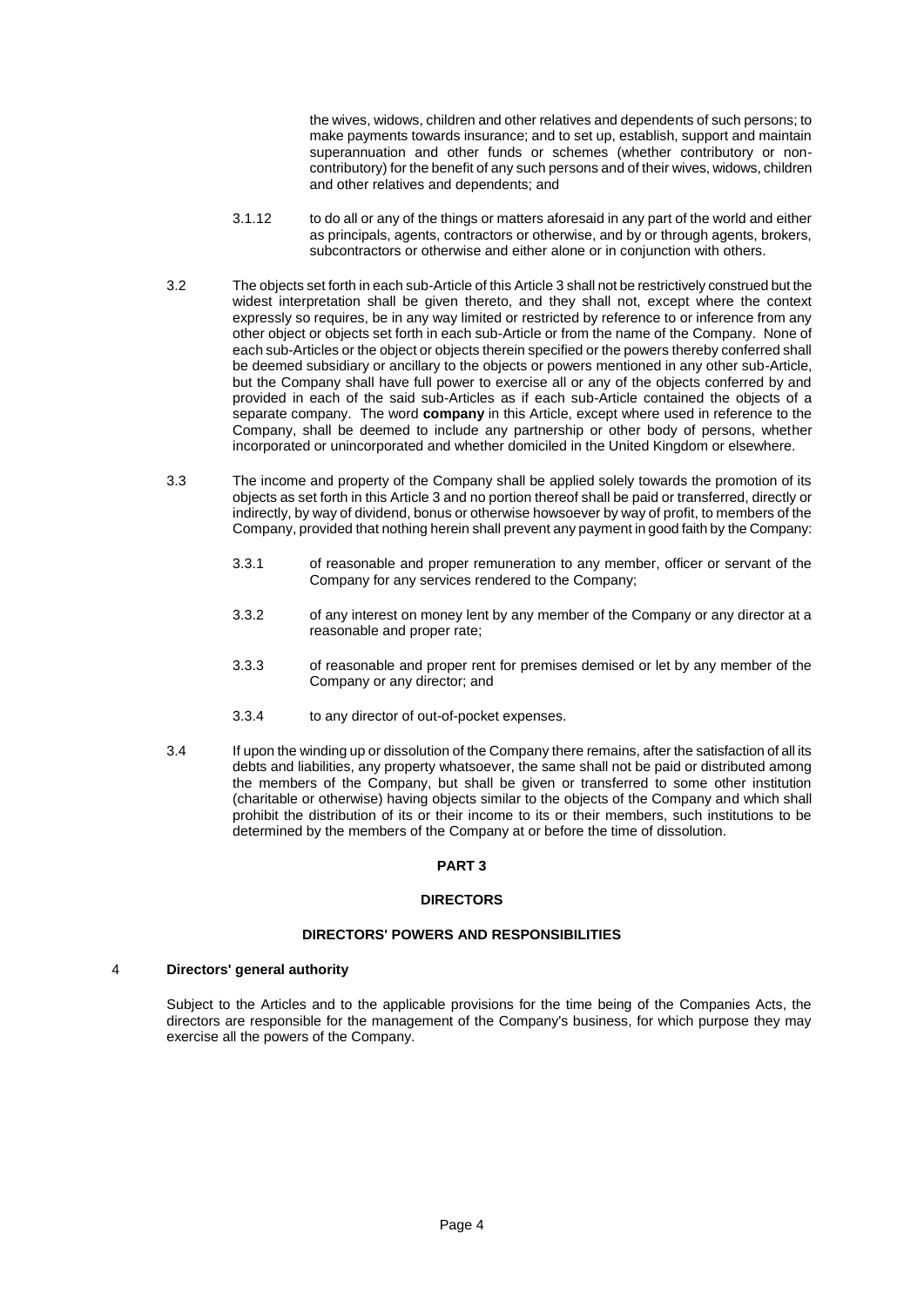#### <span id="page-9-1"></span>5 **Change of Company name**

Without prejudice to the generality of Article [4,](#page-5-0) the directors may resolve in accordance with Article [9](#page-6-0) to change the Company's name.

#### <span id="page-9-0"></span>6 **Members' reserve power**

- 6.1 The members may, by special resolution, direct the directors to take, or refrain from taking, specified action.
- 6.2 No such special resolution invalidates anything which the directors have done before the passing of the resolution.

#### 7 **Directors may delegate**

- 7.1 Subject to the Articles, the directors may delegate any of the powers which are conferred on them under the Articles:
	- 7.1.1 to such person or committee;
	- 7.1.2 by such means (including by a power of attorney);
	- 7.1.3 to such an extent;
	- 7.1.4 in relation to such matters or territories; and
	- 7.1.5 on such terms and conditions;

as they think fit.

- 7.2 If the directors so specify, any such delegation may authorise further delegation of the directors' powers by any person to whom they are delegated.
- 7.3 The directors may revoke any delegation in whole or part, or alter its terms and conditions.

#### <span id="page-9-2"></span>8 **Committees**

- 8.1 Committees to which the directors delegate any of their powers must follow procedures which are based as far as they are applicable on those provisions of the Articles which govern the taking of decisions by directors.
- 8.2 The directors may make rules of procedure for all or any committees, which prevail over rules derived from the Articles if they are not consistent with them.
- 8.3 Where a provision of the Articles refers to the exercise of a power, authority or discretion by the directors and that power, authority or discretion has been delegated by the directors to a committee, the provision shall be construed as permitting the exercise of the power, authority or discretion by the committee.

#### **DECISION-MAKING BY DIRECTORS**

#### 9 **Directors to take decisions collectively**

- 9.1 The general rule about decision-making by directors is that any decision of the directors must be taken as a majority decision at a meeting or as a directors' written resolution in accordance with Article [10](#page-7-0) (Directors' written resolutions) or otherwise as a unanimous decision taken in accordance with Article [11](#page-7-1) (Unanimous decisions).
- 9.2 If:
	- 9.2.1 the Company only has one director for the time being, and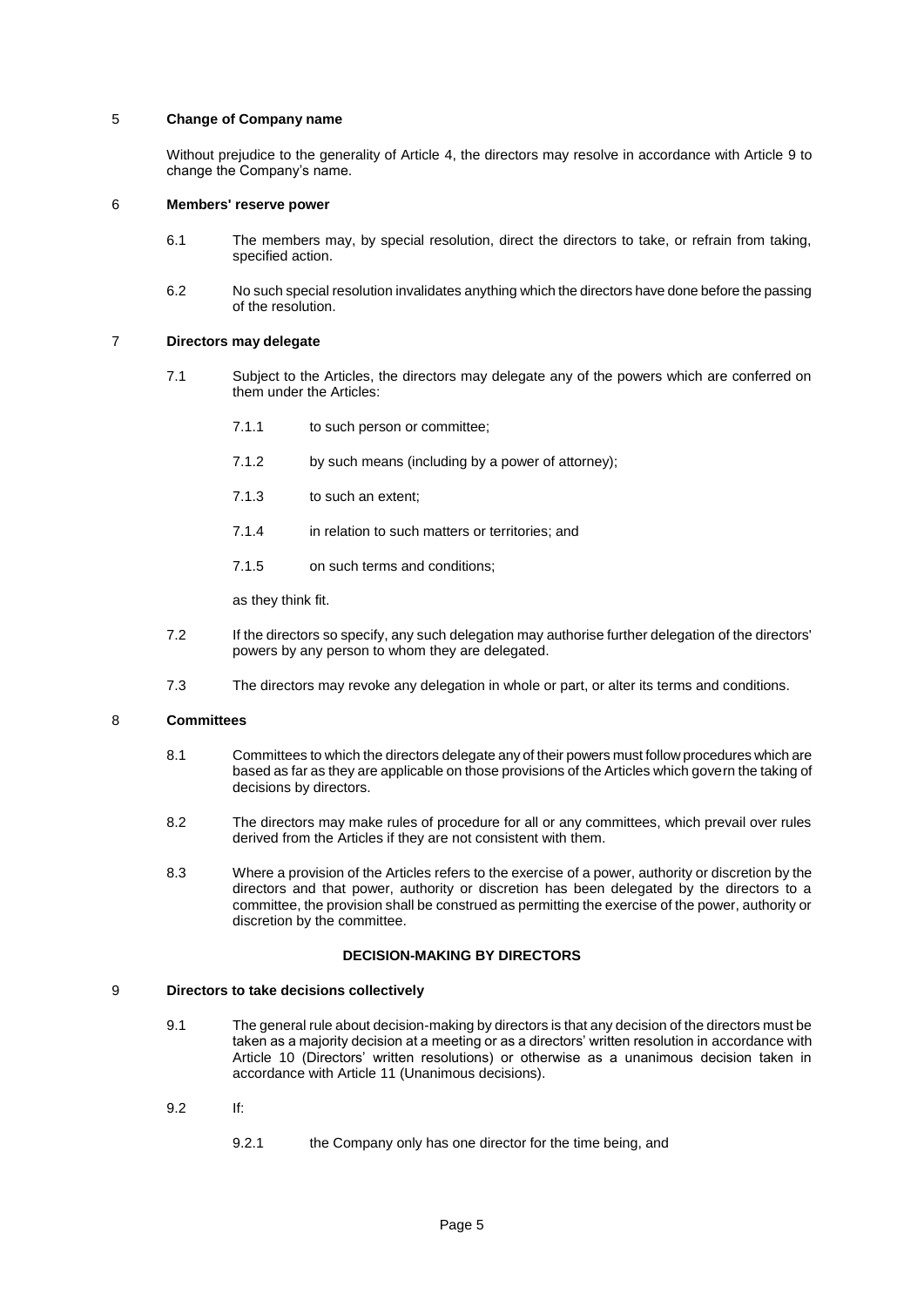9.2.2 no provision of the Articles requires it to have more than one director,

the general rule does not apply, and the director may (for so long as he remains the sole director) take decisions without regard to any of the provisions of the Articles relating to directors' decision-making.

9.3 Subject to the Articles, each director participating in a directors' meeting has one vote.

#### 10 **Directors' written resolutions**

- 10.1 Any director may propose a directors' written resolution by giving notice in writing of the proposed resolution to each of the other directors (including alternate directors).
- 10.2 If the company has appointed a company secretary, the company secretary must propose a directors' written resolution if a director so requests by giving notice in writing to each of the other directors (including alternate directors).
- 10.3 Notice of a proposed directors' written resolution must indicate:
	- 10.3.1 the proposed resolution; and
	- 10.3.2 the time by which it is proposed that the directors should adopt it.
- 10.4 A proposed directors' written resolution is adopted when a majority of the non-conflicted directors (or their alternates) have signed one or more copies of it, provided that those directors (or their alternates) would have formed a quorum at a directors' meeting were the resolution to have been proposed at such meeting.
- 10.5 Once a directors' written resolution has been adopted, it must be treated as if it had been a decision taken at a directors' meeting in accordance with the Articles.

#### 11 **Unanimous decisions**

- 11.1 A decision of the directors is taken in accordance with this Article [11](#page-7-1) when all non-conflicted directors indicate to each other by any means that they share a common view on a matter.
- 11.2 A decision may not be taken in accordance with this Article [11](#page-7-1) if the non-conflicted directors would not have formed a quorum at a directors' meeting had the matter been proposed as a resolution at such a meeting.
- 11.3 Once a directors' unanimous decision is taken in accordance with this Article [11](#page-7-1) it must be treated as if it had been a decision taken at a directors' meeting in accordance with the Articles.

#### 12 **Calling a directors' meeting**

- 12.1 Any director may call a directors' meeting by giving notice of the meeting to each of the directors (including alternate directors), whether or not he is absent from the UK, or by authorising the company secretary (if any) to give such notice.
- 12.2 Notice of any directors' meeting must indicate:
	- 12.2.1 its proposed date and time;
	- 12.2.2 where it is to take place; and
	- 12.2.3 if it is anticipated that directors participating in the meeting will not be in the same place, how it is proposed that they should communicate with each other during the meeting.
- <span id="page-10-0"></span>12.3 Subject to Articl[e 12.4,](#page-8-2) notice of a directors' meeting must be given to each director but need not be in writing.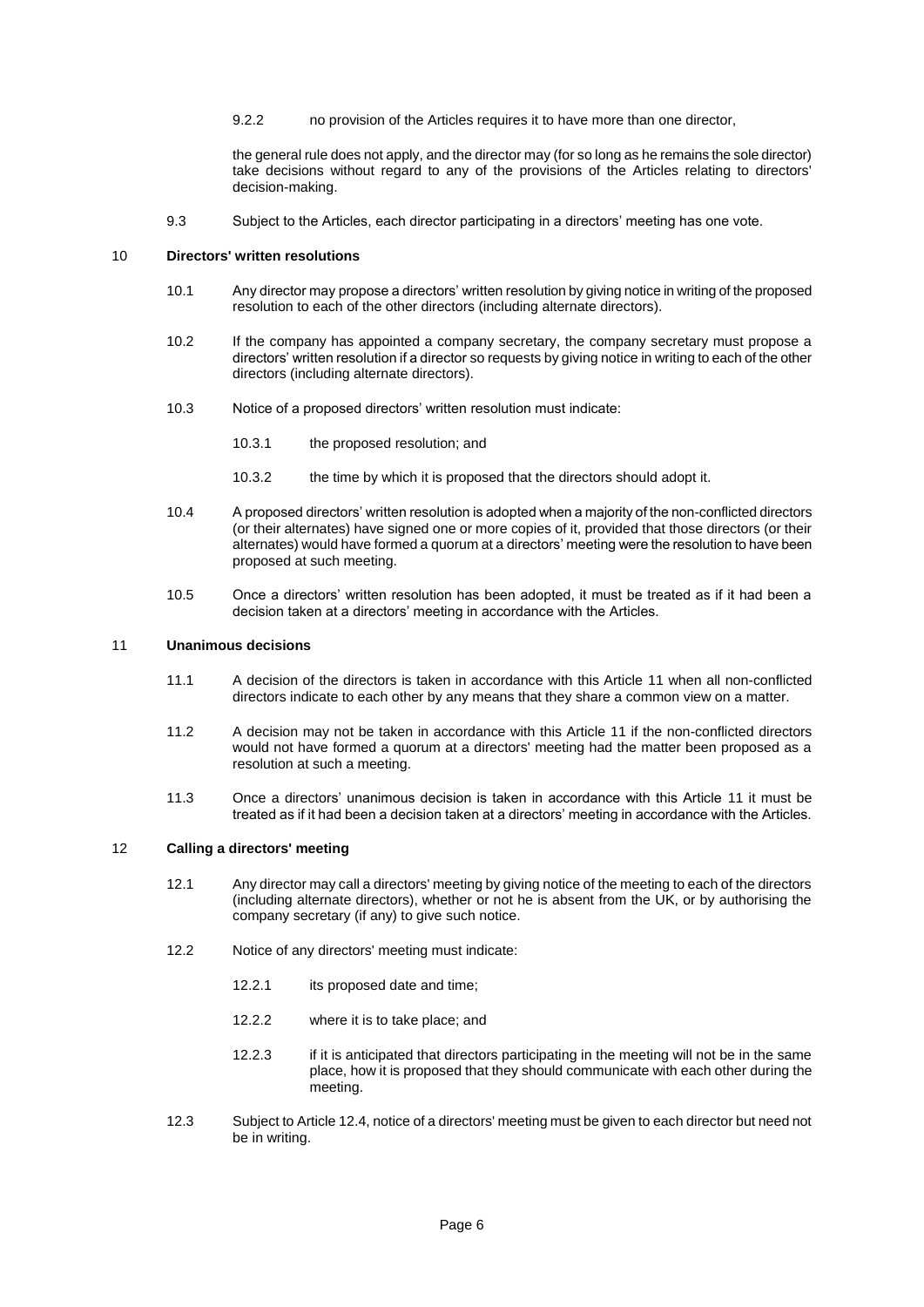12.4 Notice of a directors' meeting need not be given to directors who waive their entitlement to notice of that meeting, by giving notice to that effect to the Company prior to or up to and including not more than seven days after the date on which the meeting is held. Where such notice is given after the meeting has been held, that does not affect the validity of the meeting, or of any business conducted at it.

#### 13 **Participation in directors' meetings**

- 13.1 Subject to the Articles, directors participate in a directors' meeting, or part of a directors' meeting, when:
	- 13.1.1 the meeting has been called and takes place in accordance with the Articles, and
	- 13.1.2 they can each communicate to the others any information or opinions they have on any particular item of the business of the meeting.
- 13.2 In determining whether directors are participating in a directors' meeting, it is irrelevant where any director is or how they communicate with each other.
- 13.3 If all the directors participating in a meeting are not in the same place, they may decide that the meeting is to be treated as taking place wherever any of them is.

#### 14 **Chairing of directors' meetings**

- 14.1 The directors may appoint a director to chair their meetings.
- <span id="page-11-0"></span>14.2 The person so appointed for the time being is known as the chairman.
- 14.3 The directors may terminate the chairman's appointment at any time.
- 14.4 If the chairman is not participating in a directors' meeting within ten minutes of the time at which it was to start, the participating directors must appoint one of themselves to chair it.

#### 15 **Chairman's casting vote at directors' meetings**

- 15.1 If the numbers of votes for and against a proposal at a meeting of directors are equal, the chairman or other director chairing the meeting has a casting vote.
- 15.2 Article [15.1](#page-8-3) does not apply in respect of a particular meeting (or part of a meeting) if, in accordance with the Articles, the chairman or other director chairing the meeting is a conflicted director for the purposes of that meeting (or that part of that meeting at which the proposal is voted upon).

#### 16 **Quorum for directors' meetings**

- 16.1 At a directors' meeting, unless a quorum is participating, no proposal is to be voted on, except a proposal to call another meeting.
- 16.2 Subject to Article [16.3,](#page-8-4) the quorum for the transaction of business at a meeting of directors may be fixed from time to time by a decision of the directors but it must never be less than two directors, and unless otherwise fixed it is two. A person who holds office only as an alternate director shall, if his appointor is not present, be counted in the quorum. If and so long as there is a sole director, he may exercise all the powers and authorities vested in the directors by these Articles and accordingly the quorum for the transaction of business in these circumstances shall be one.
- 16.3 For the purposes of any meeting (or part of a meeting) held pursuant to Article [17](#page-9-1) (Directors' conflicts of interests) to authorise a director's Conflict, if there is only one non-conflicted director in office in addition to the conflicted director(s), the quorum for such meeting (or part of a meeting) shall be one non-conflicted director.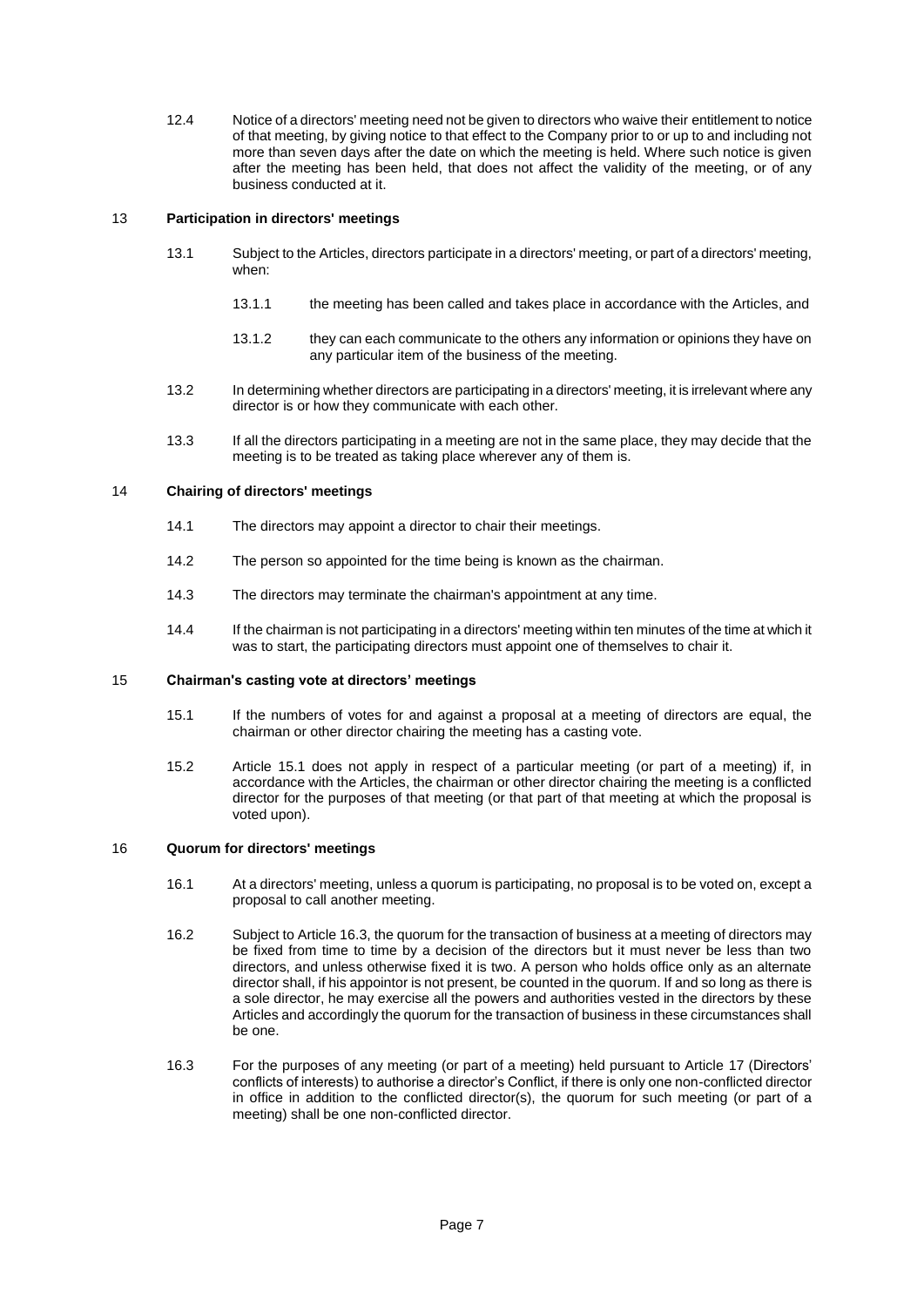#### 17 **Directors' conflicts of interests**

- 17.1 For the purposes of this Article [17,](#page-9-1) a **conflict of interest** includes a conflict of interest and duty and a conflict of duties, and interest includes both direct and indirect interests.
- 17.2 The directors may, in accordance with the requirements set out in this Articl[e 17,](#page-9-1) authorise any matter proposed to them by any director which would, if not authorised, involve a director breaching his duty under section 175 of CA 2006 to avoid conflicts of interest (such matter being hereinafter referred to as a **Conflict**).
- 17.3 A director seeking authorisation in respect of a Conflict shall declare to the other directors the nature and extent of his interest in a Conflict as soon as is reasonably practicable. The director shall provide the other directors with such details of the relevant matter as are necessary for the other directors to decide how to address the Conflict, together with such other information as may be requested by the other directors.
- 17.4 Any authorisation under this Articl[e 17](#page-9-1) will be effective only if:
	- 17.4.1 the matter in question shall have been proposed by any director for consideration at a meeting of directors in the same way that any other matter may be proposed to the directors under the provisions of these Articles or in such other manner as the directors may determine;
	- 17.4.2 any requirement as to the quorum at any meeting of the directors at which the matter is considered is met without counting the director in question and any other conflicted director(s); and
	- 17.4.3 the matter was agreed to without the director and any other conflicted director(s) voting or would have been agreed to if their votes had not been counted.
- <span id="page-12-0"></span>17.5 Any authorisation of a Conflict under this Article [17](#page-9-1) may (whether at the time of giving the authorisation or subsequently):
	- 17.5.1 extend to any actual or potential conflict of interest which may reasonably be expected to arise out of the Conflict so authorised;
	- 17.5.2 be subject to such terms and for such duration, or impose such limits or conditions as the directors may determine; or
	- 17.5.3 be terminated or varied by the directors at any time.

This will not affect anything done by the director prior to such termination or variation in accordance with the terms of the authorisation.

- 17.6 In authorising a Conflict the directors may decide (whether at the time of giving the authorisation or subsequently) that if a director has obtained any information through his involvement in the Conflict otherwise than as a director of the Company and in respect of which he owes a duty of confidentiality to another person the director is under no obligation to:
	- 17.6.1 disclose such information to the directors or to any director or other officer or employee of the Company; or
	- 17.6.2 use or apply any such information in performing his duties as a director,

where to do so would amount to a breach of that confidence.

- 17.7 Where the directors authorise a Conflict they may provide, without limitation (whether at the time of giving the authorisation or subsequently) that the director:
	- 17.7.1 is excluded from discussions (whether at meetings of directors or otherwise) related to the Conflict;
	- 17.7.2 is not given any documents or other information relating to the Conflict;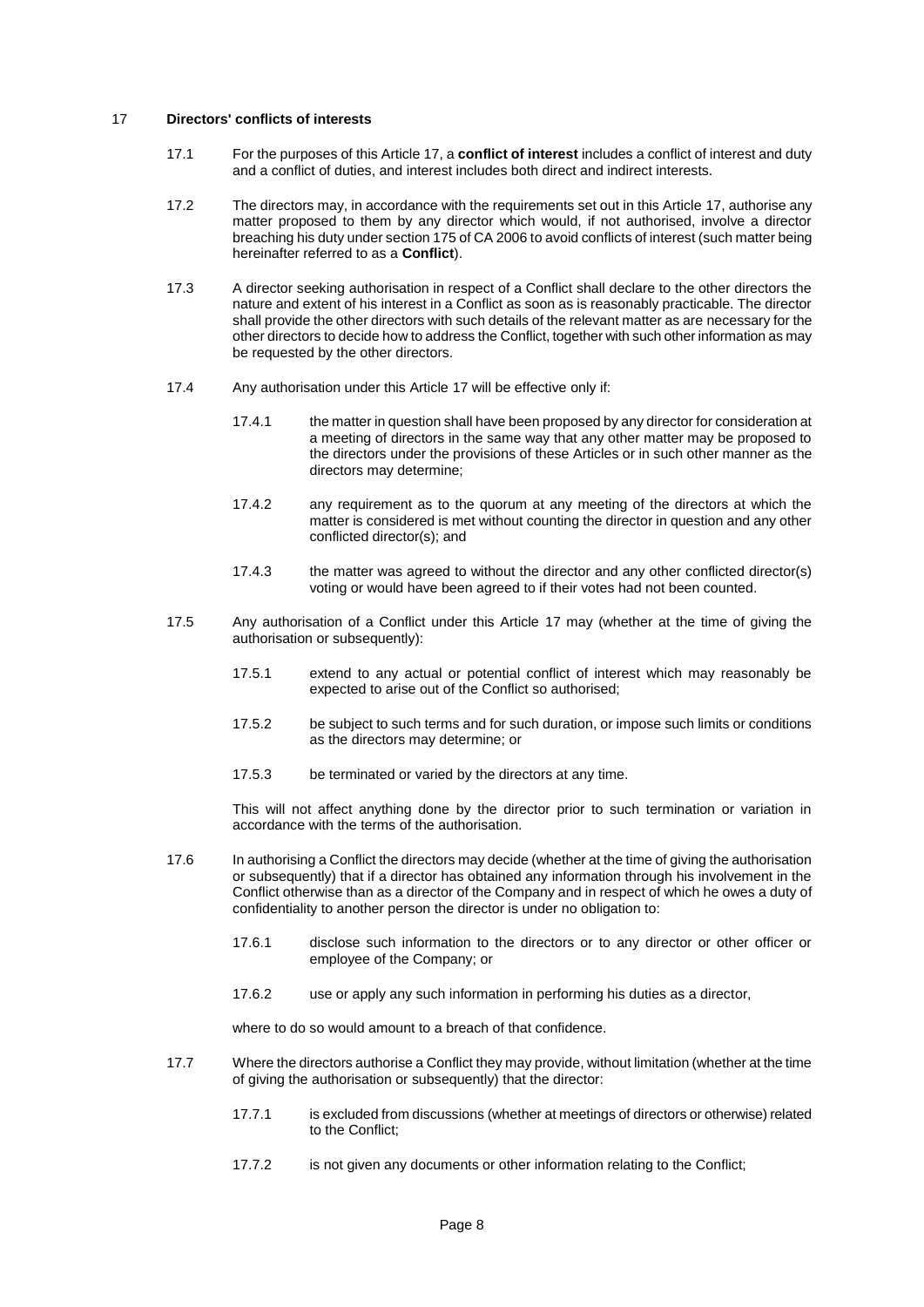- 17.7.3 may or may not vote (or may or may not be counted in the quorum) at any future meeting of directors in relation to any resolution relating to the Conflict.
- 17.8 Where the directors authorise a Conflict:
	- 17.8.1 the director will be obliged to conduct himself in accordance with any terms, limits and/or conditions imposed by the directors in relation to the Conflict;
	- 17.8.2 the director will not infringe any duty he owes to the Company by virtue of sections 171 to 177 of CA 2006 provided he acts in accordance with such terms, limits and/or conditions (if any) as the directors impose in respect of its authorisation.
- 17.9 A director is not required, by reason of being a director (or because of the fiduciary relationship established by reason of being a director), to account to the Company for any remuneration, profit or other benefit which he receives as director or other officer or employee of the Company's subsidiaries or of any other body corporate in which the Company is interested or which he derives from or in connection with a relationship involving a Conflict which has been authorised by the directors or by the Company in general meeting (subject in each case to any terms, limits or conditions attaching to that authorisation) and no contract shall be liable to be avoided on such grounds nor shall the receipt of any such remuneration or other benefit constitute a breach of his duty under section 176 of CA 2006.
- 17.10 Subject to the applicable provisions for the time being of the Companies Acts and to any terms, limits and/or conditions imposed by the directors in accordance with Articl[e 17.5.2,](#page-9-2) and provided that he has disclosed to the directors the nature and extent of any interest of his in accordance with the Companies Acts, a director notwithstanding his office:
	- 17.10.1 may be a party to, or otherwise interested in, any contract, transaction or arrangement with the Company or in which the Company is otherwise interested;
	- 17.10.2 shall be counted as participating for voting and quorum purposes in any decision in connection with any proposed or existing transaction or arrangement with the Company, in which he is in any way directly or indirectly interested;
	- 17.10.3 may act by himself or his firm in a professional capacity for the Company (otherwise than as auditor) and he or his firm shall be entitled to remuneration for professional services as if he were not a director;
	- 17.10.4 may be a director or other officer of, or employed by, or a party to any contract, transaction or arrangement with, or otherwise interested in, any body corporate promoted by the Company or in which the Company is otherwise interested; and
	- 17.10.5 shall not, by reason of his office, be accountable to the Company for any benefit which he (or anyone connected with him (as defined in section 252 of CA 2006) derives from any such office or employment or from any such contract, transaction or arrangement or from any interest in any such body corporate and no such contract, transaction or arrangement shall be liable to be avoided on the ground of any such interest or benefit, nor shall the receipt of any such remuneration or benefit constitute a breach of his duty under section 176 of CA 2006.
- 17.11 For the purposes of this Article, references to proposed decisions and decision-making processes include any directors' meeting or part of a directors' meeting.
- 17.12 Subject to Article [17.13,](#page-10-0) if a question arises at a meeting of directors or of a committee of directors as to the right of a director to participate in the meeting (or part of the meeting) for voting or quorum purposes, the question may, before the conclusion of the meeting, be referred to the chairman whose ruling in relation to any director other than the chairman is to be final and conclusive.
- 17.13 If any question as to the right to participate in the meeting (or part of the meeting) should arise in respect of the chairman, the question is to be decided by a decision of the directors at that meeting, for which purpose the chairman is not to be counted as participating in the meeting (or that part of the meeting) for voting or quorum purposes.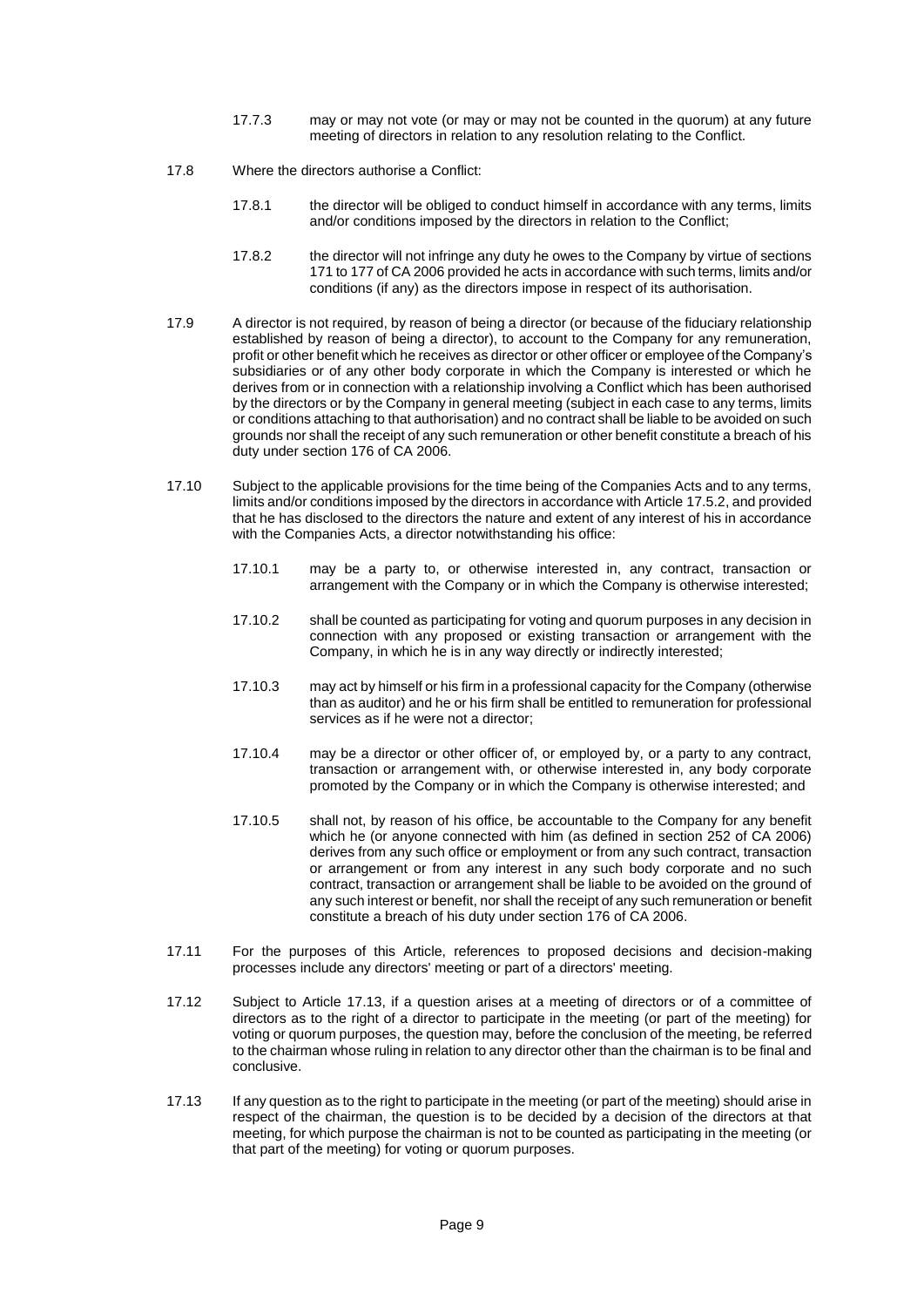#### 18 **Records of decisions to be kept**

The directors must ensure that the Company keeps a record, in writing, for at least ten years from the date of the decision recorded, of every unanimous or majority decision taken by the directors.

#### 19 **Directors' discretion to make further rules**

Subject to the Articles, the directors may make any rule which they think fit about how they take decisions, and about how such rules are to be recorded or communicated to directors.

#### **APPOINTMENT AND TERMINATION OF APPOINTMENT OF DIRECTORS**

#### 20 **Number of directors**

Unless otherwise determined by ordinary resolution, the number of directors (other than alternate directors) shall not be subject to any maximum but shall not be less than one.

#### <span id="page-14-1"></span><span id="page-14-0"></span>21 **Methods of appointing directors**

- 21.1 Subject to Articl[e 21.2,](#page-11-0) any person who is willing to act as a director, and is permitted by law to do so, may be appointed to be a director:
	- 21.1.1 by ordinary resolution, or
	- 21.1.2 by a decision of the directors.
- 21.2 No person who is not a member shall in any circumstances be eligible to hold office as a director.

#### 22 **Termination of director's appointment**

- 22.1 A person ceases to be a director as soon as:
	- 22.1.1 that person ceases to be a director by virtue of any provision of CA 2006 or is prohibited from being a director by law;
	- 22.1.2 that person ceases to be a member;
	- 22.1.3 a bankruptcy order is made against that person;
	- 22.1.4 a composition is made with that person's creditors generally in satisfaction of that person's debt and the Company resolves that his office be vacated;
	- 22.1.5 a registered medical practitioner who is treating that person gives a written opinion to the Company stating that that person has become physically or mentally incapable of acting as a director and may remain so for more than three months;
	- 22.1.6 by reason of that person's mental health, a court makes an order which wholly or partly prevents that person from personally exercising any powers or rights which that person would otherwise have; or
	- 22.1.7 notification is received by the Company from the director that the director is resigning from office, and such resignation has taken effect in accordance with its terms.

#### 23 **Directors' remuneration**

- 23.1 Directors may undertake any services for the Company that the directors decide.
- <span id="page-14-2"></span>23.2 Directors are entitled to such remuneration as the directors determine:
	- 23.2.1 for their services to the Company as directors, and
	- 23.2.2 for any other service which they undertake for the Company.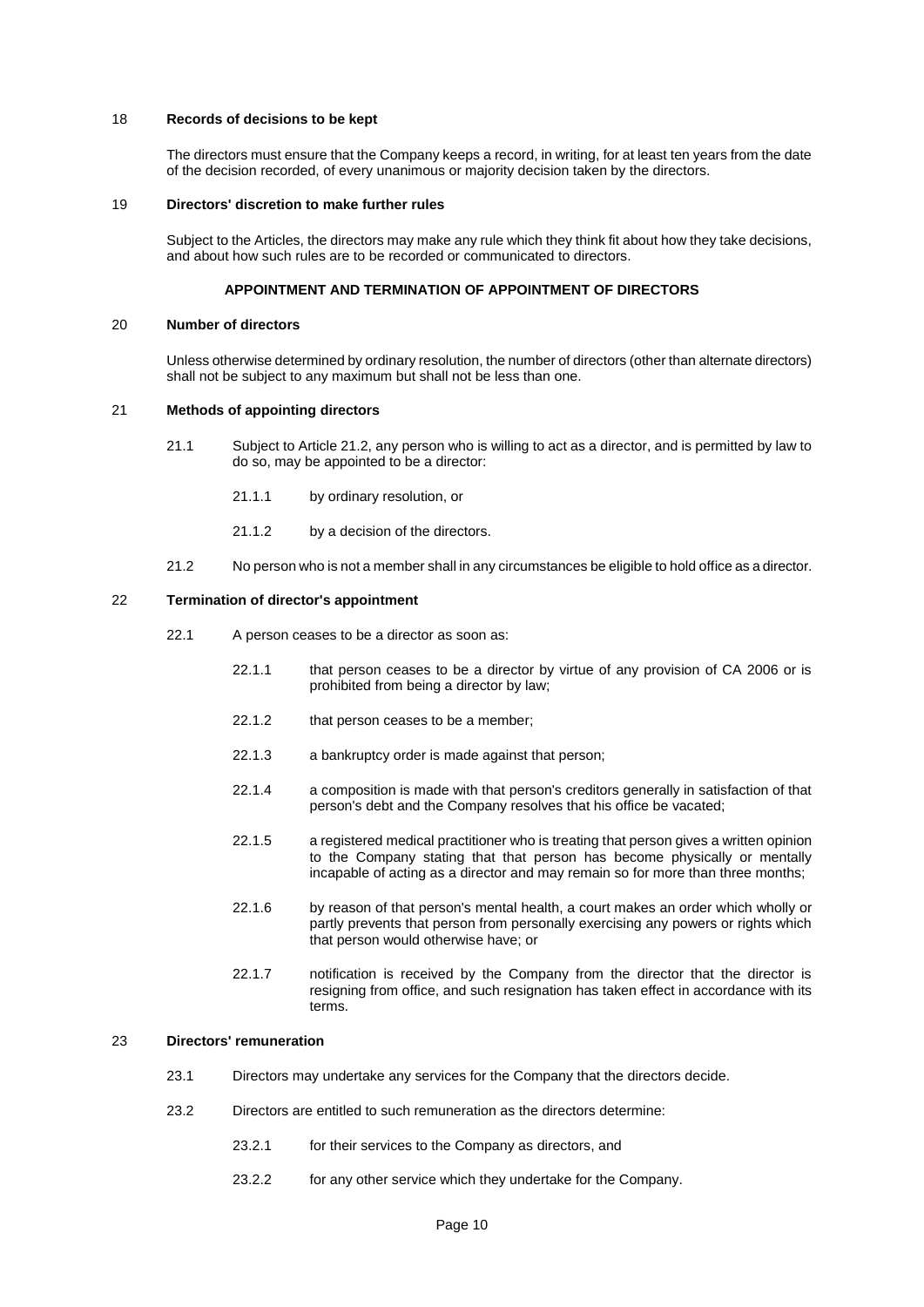- 23.3 Subject to the Articles, a director's remuneration may:
	- 23.3.1 take any form, and
	- 23.3.2 include any arrangements in connection with the payment of a pension, allowance or gratuity, or any death, sickness or disability benefits, to or in respect of that director.
- 23.4 Unless the directors decide otherwise, directors' remuneration accrues from day to day.

#### 24 **Directors' expenses**

- 24.1 The Company may pay any reasonable expenses which the directors (including alternate directors) and the secretary (if any) properly incur in connection with their attendance at:
	- 24.1.1 meetings of directors or committees of directors,
	- 24.1.2 general meetings, or
	- 24.1.3 separate meetings of the holders of any debentures of the Company,

or otherwise in connection with the exercise of their powers and the discharge of their responsibilities in relation to the Company.

#### **ALTERNATE DIRECTORS**

#### 25 **Appointment and removal of alternate directors**

- 25.1 Any director (**appointor**) may appoint as an alternate any other director, or any other person approved by resolution of the directors, to:
	- 25.1.1 exercise that director's powers; and
	- 25.1.2 carry out that director's responsibilities,
	- 25.1.3 in relation to the taking of decisions by the directors in the absence of the alternate's appointor.
- 25.2 Any appointment or removal of an alternate must be effected by notice in writing to the Company signed by the appointor, or in any other manner approved by the directors.
- 25.3 The notice must:
	- 25.3.1 identify the proposed alternate; and
	- 25.3.2 in the case of a notice of appointment, contain a statement signed by the proposed alternate that the proposed alternate is willing to act as the alternate of the director giving the notice.

#### <span id="page-15-0"></span>26 **Rights and responsibilities of alternate directors**

- 26.1 An alternate director may act as alternate director to more than one director and has the same rights in relation to any decision of the directors as the alternate's appointor.
- 26.2 Except as the Articles specify otherwise, alternate directors:
	- 26.2.1 are deemed for all purposes to be directors;
	- 26.2.2 are liable for their own acts and omissions;
	- 26.2.3 are subject to the same restrictions as their appointors (including those set out in sections 172 to 177 CA 2006 inclusive and Articl[e 17\)](#page-9-1); and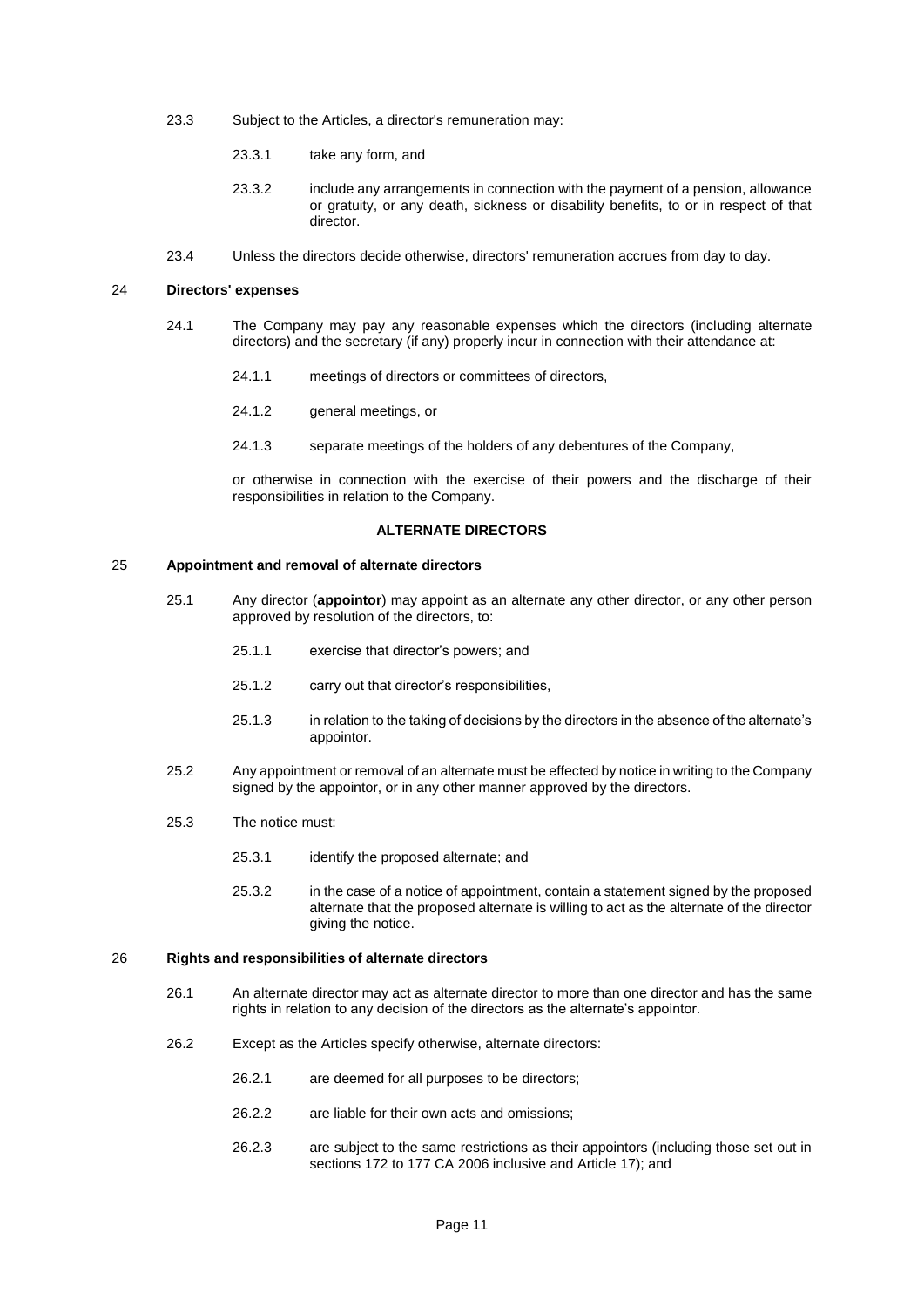26.2.4 are not deemed to be agents of or for their appointors,

and , in particular (without limitation), each alternate director shall be entitled to receive notice of all meetings of directors and of all meetings of committees of directors of which his appointor is a member.

- 26.3 A person who is an alternate director but not a director:
	- 26.3.1 may be counted as participating for the purposes of determining whether a quorum is present (but only if that person's appointor is not participating and provided that no alternate may be counted as more than one director for these purposes);
	- 26.3.2 may participate in a unanimous decision of the directors (but only if his appointor does not participate); and
	- 26.3.3 may sign a written resolution (but only if it is not signed or to be signed by that person's appointor).
- 26.4 A director who is also an alternate director is entitled, in the absence of any of his appointors, to a separate vote on behalf of that appointor, in addition to his own vote on any decision of the directors but he shall count as only one for the purpose of determining whether a quorum is present.
- 26.5 An alternate director is not entitled to receive any remuneration from the Company for serving as an alternate director except such part of the alternate's appointor's remuneration as the appointor may direct by notice in writing made to the Company.

#### 27 **Termination of alternate directorship**

An alternate director's appointment as an alternate for any appointor terminates:

- 27.1 when that appointor revokes the appointment by notice to the Company in writing specifying when it is to terminate;
- 27.2 when notification is received by the Company from the alternate that the alternate is resigning as alternate for that appointor and such resignation has taken effect in accordance with its terms;
- 27.3 on the occurrence, in relation to the alternate, of any event which, if it occurred in relation to that appointor, would result in the termination of that appointor's appointment as a director;
- 27.4 on the death of that appointor; or
- 27.5 when the alternate's appointor's appointment as a director terminates.

#### **SECRETARY**

#### 28 **Appointment and removal of secretary**

The directors may appoint any person who is willing to act as the secretary for such term, at such remuneration, and upon such conditions as they may think fit and from time to time remove such person and, if the directors so decide, appoint a replacement, in each case by a decision of the directors.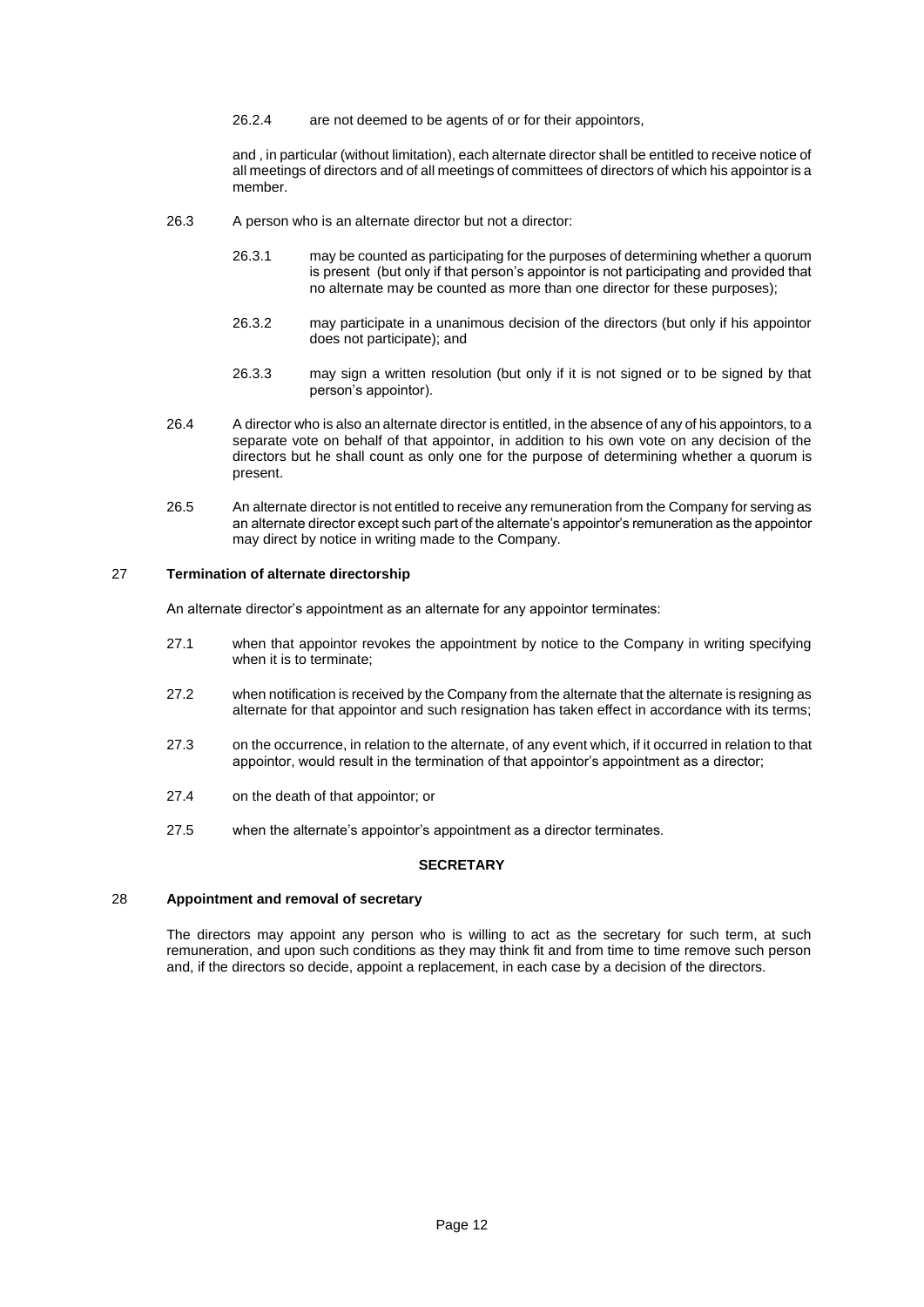#### **PART 4**

#### **MEMBERS**

#### **BECOMING AND CEASING TO BE A MEMBER**

#### 29 **Applications for membership**

No person shall become a member of the Company unless:

- 29.1 that person has completed an application for membership in a form approved by the directors; and
- 29.2 the directors have approved the application.

#### 30 **Termination of membership**

- 30.1 A member may withdraw from membership of the Company by giving seven days' notice to the Company in writing.
- 30.2 The directors may terminate the membership of any member provided that the member concerned shall have a right to be heard before any final decision is made.
- 30.3 Membership is not transferable.
- 30.4 Subject to Article[s 30.1](#page-14-0) and [30.2,](#page-14-1) a person's membership terminates when that person dies or ceases to exist.

#### **ORGANISATION OF GENERAL MEETINGS**

#### 31 **Convening general meetings**

The directors may call general meetings and, on the requisition of members pursuant to the provisions of CA 2006, shall forthwith proceed to convene a general meeting in accordance with CA 2006. If there are not within the United Kingdom sufficient directors to call a general meeting, any director or the members requisitioning the meeting (or any of them representing more than one half of the total voting rights of them all) may call a general meeting. If the Company has only a single member, such member shall be entitled at any time to call a general meeting.

#### 32 **Notice of general meetings**

- 32.1 General meetings (other than an adjourned meeting) shall be called by at least fourteen Clear Days' notice but a general meeting may be called by shorter notice if it is so agreed by a majority in number of the members having a right to attend and vote, being a majority who together represent not less than ninety per cent (90%) of the total voting rights at that meeting of all the members.
- 32.2 The notice shall specify the time, date and place of the meeting, the general nature of the business to be transacted and the terms of any resolution to be proposed at it.
- 32.3 Subject to the provisions of these Articles and to any restrictions imposed on members, the notice shall be given to all members and to the directors, alternate directors and the auditors for the time being of the Company.
- 32.4 The accidental omission to give notice of a meeting to, or the non-receipt of notice of a meeting by, any person entitled to receive notice shall not invalidate the proceedings at that meeting.

#### 33 **Resolutions requiring special notice**

33.1 If CA 2006 requires special notice to be given of a resolution, then the resolution will not be effective unless notice of the intention to propose it has been given to the Company at least twenty-eight Clear Days before the general meeting at which it is to be proposed.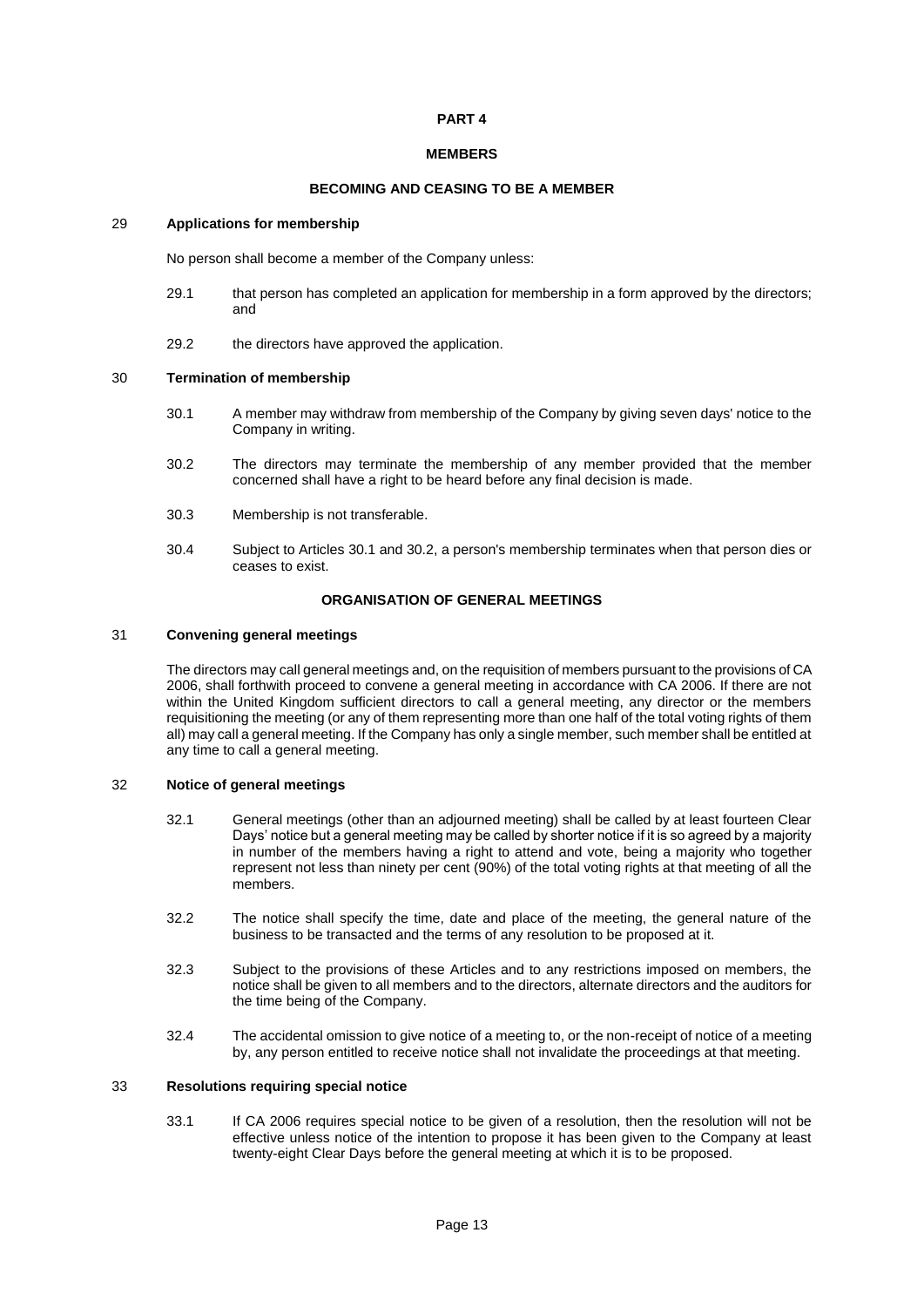- 33.2 Where practicable, the Company must give the members notice of the resolution in the same manner and at the same time as it gives notice of the general meeting at which it is to be proposed. Where that is not practicable, the Company must give the members at least fourteen Clear Days' before the relevant general meeting by advertisement in a newspaper with an appropriate circulation.
- <span id="page-18-3"></span>33.3 If, after notice to propose such a resolution has been given to the Company, a meeting is called for a date twenty-eight days or less after the notice has been given, the notice shall be deemed to have been properly given, even though it was not given within the time required by Article [33.1.](#page-14-2)

#### <span id="page-18-0"></span>34 **Attendance and speaking at general meetings**

- 34.1 A person is able to exercise the right to speak at a general meeting when that person is in a position to communicate to all those attending the meeting, during the meeting, any information or opinions which that person has on the business of the meeting.
- 34.2 A person is able to exercise the right to vote at a general meeting when:
	- 34.2.1 that person is able to vote, during the meeting, on resolutions put to the vote at the meeting; and
	- 34.2.2 that person's vote can be taken into account in determining whether or not such resolutions are passed at the same time as the votes of all the other persons attending the meeting.
- 34.3 The directors may make whatever arrangements they consider appropriate to enable those attending a general meeting to exercise their rights to speak or vote at it.
- <span id="page-18-1"></span>34.4 In determining attendance at a general meeting, it is immaterial whether any two or more members attending it are in the same place as each other.
- 34.5 Two or more persons who are not in the same place as each other attend a general meeting if their circumstances are such that if they have (or were to have) rights to speak and vote at that meeting, they are (or would be) able to exercise them.

#### <span id="page-18-2"></span>35 **Quorum for general meetings**

- 35.1 No business shall be transacted at any meeting unless a quorum is present. Subject to section 318(2) of CA 2006, two qualifying persons (as defined in section 318(3) of CA 2006) entitled to vote upon the business to be transacted shall be a quorum; provided that if the Company has only a single member, the quorum shall be one such qualifying person.
- 35.2 No business other than the appointment of the chairman of the meeting is to be transacted at a general meeting if the persons attending it do not constitute a quorum.

#### 36 **Chairing general meetings**

- 36.1 If the directors have appointed a chairman, the chairman shall chair general meetings if present and willing to do so.
- 36.2 If the directors have not appointed a chairman, or if the chairman is unwilling to chair the meeting or is not present within ten minutes of the time at which a meeting was due to start:
	- 36.2.1 the directors present, or
	- 36.2.2 (if no directors are present), the meeting,

must appoint a director or member to chair the meeting, and the appointment of the chairman of the meeting must be the first business of the meeting.

36.3 The person chairing a meeting in accordance with this Article is referred to as the **chairman of the meeting**.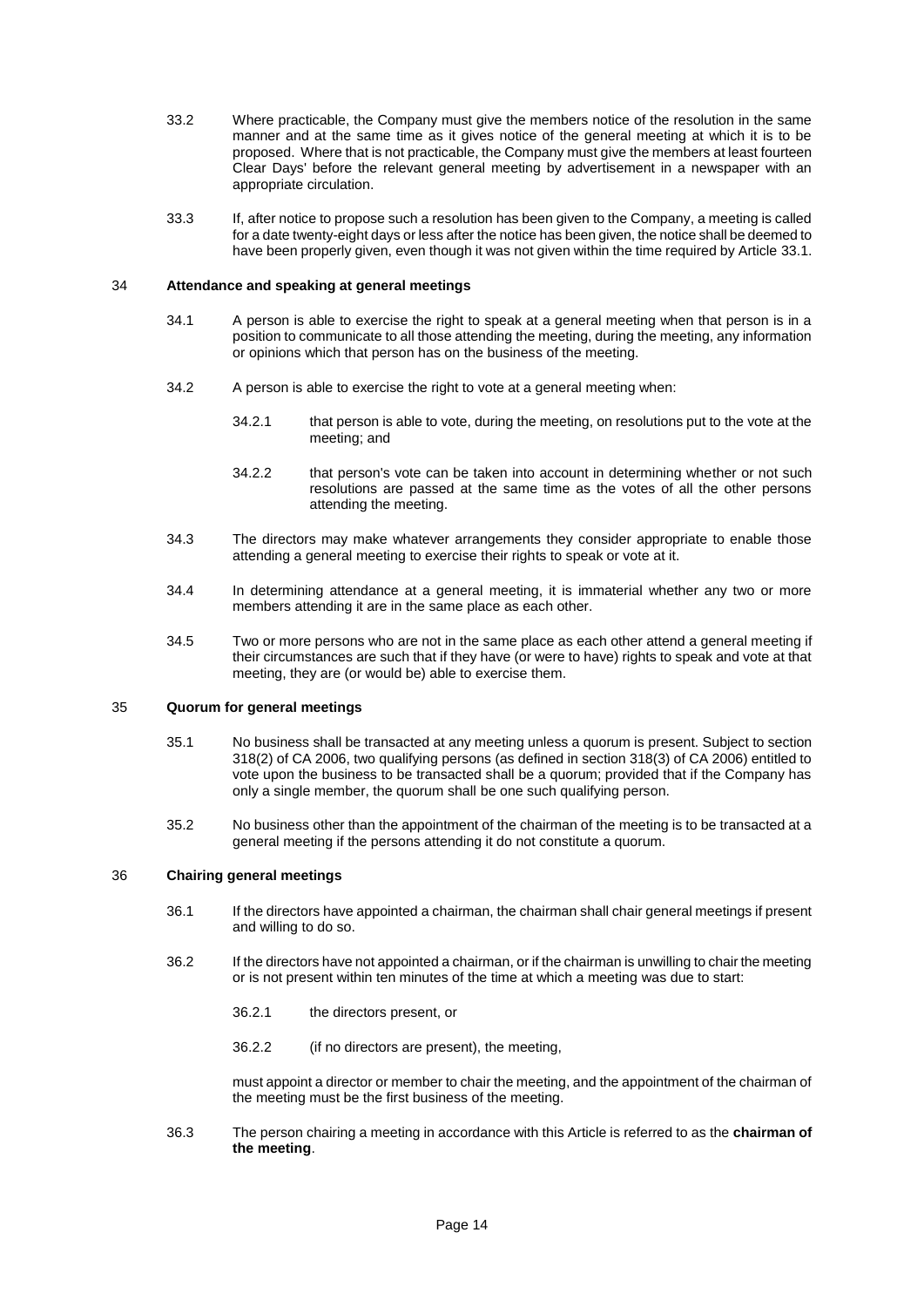#### <span id="page-19-2"></span><span id="page-19-1"></span>37 **Attendance and speaking by directors and non-members**

- 37.1 Directors may attend and speak at general meetings, whether or not they are members.
- 37.2 The chairman of the meeting may permit other persons who are not:
	- 37.2.1 members of the Company, or
	- 37.2.2 otherwise entitled to exercise the rights of members in relation to general meetings,

to attend and speak at a general meeting.

#### 38 **Adjournment**

- 38.1 If the persons attending a general meeting within half an hour of the time at which the meeting was due to start do not constitute a quorum, or if during a meeting a quorum ceases to be present, the chairman of the meeting must adjourn it. If, at the adjourned meeting, a quorum is not present within half an hour from the time appointed for the meeting, the meeting shall be dissolved.
- 38.2 The chairman of the meeting may adjourn a general meeting at which a quorum is present if:
	- 38.2.1 the meeting consents to an adjournment, or
	- 38.2.2 it appears to the chairman of the meeting that an adjournment is necessary to protect the safety of any person attending the meeting or ensure that the business of the meeting is conducted in an orderly manner.
- 38.3 The chairman of the meeting must adjourn a general meeting if directed to do so by the meeting.
- 38.4 When adjourning a general meeting, the chairman of the meeting must:
	- 38.4.1 either specify the time and place to which it is adjourned or state that it is to continue at a time and place to be fixed by the directors, and
	- 38.4.2 have regard to any directions as to the time and place of any adjournment which have been given by the meeting.
- <span id="page-19-0"></span>38.5 If the continuation of an adjourned meeting is to take place more than fourteen days after it was adjourned, the Company must give at least seven Clear Days' notice of it (that is, excluding the day of the adjourned meeting and the day on which the notice is given):
	- 38.5.1 to the same persons to whom notice of the Company's general meetings is required to be given, and
	- 38.5.2 containing the same information which such notice is required to contain.
- 38.6 No business may be transacted at an adjourned general meeting which could not properly have been transacted at the meeting if the adjournment had not taken place.

#### **VOTING AT GENERAL MEETINGS**

#### 39 **Voting: general**

- 39.1 A resolution put to the vote of a general meeting must be decided on a show of hands unless a poll is duly demanded in accordance with the Articles. Subject to any rights or restrictions to which members are subject, on a show of hands, every member who (being an individual) is present in person or (being a corporation) is present by a duly authorised representative (unless the representative is himself a member, in which case he shall have more than one vote) shall have one vote. A proxy shall not be entitled to vote on a show of hands.
- 39.2 No member shall vote at any general meeting, either in person or by proxy, unless all monies presently payable by him to the Company have been paid.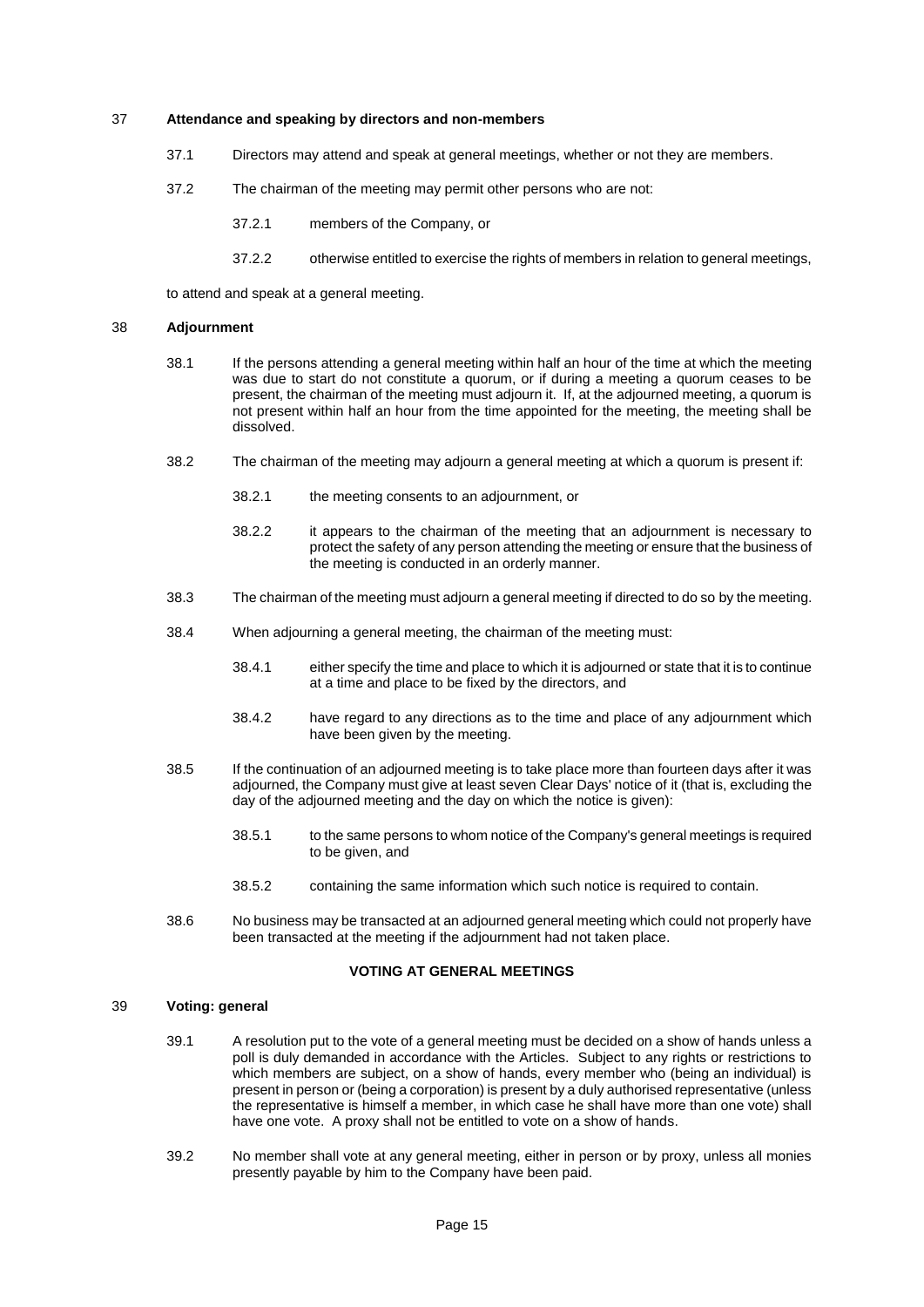- 39.3 In the case of joint members the vote of the senior who tenders a vote shall be accepted to the exclusion of the votes of the other joint members; and seniority shall be determined by the order in which the names of the members stand in the register of members.
- 39.4 Unless a poll is duly demanded, a declaration by the chairman that a resolution has been carried or carried unanimously, or by a particular majority, or lost, or not carried by a particular majority and an entry to that effect in the minutes of the meeting shall be conclusive evidence of the fact without proof of the number or proportion of the votes recorded in favour of or against the resolution.

#### 40 **Errors and disputes**

- 40.1 No objection may be raised to the qualification of any person voting at a general meeting except at the meeting or adjourned meeting at which the vote objected to is tendered, and every vote not disallowed at the meeting is valid.
- 40.2 Any such objection must be referred to the chairman of the meeting, whose decision is final.

#### 41 **Poll votes**

- 41.1 On a poll every member who (being an individual is present in person or by proxy) or (being a corporation) is present by a duly authorised representative or by proxy shall have one vote. On a poll, a member entitled to more than one vote need not use all his votes or cast all the votes he uses in the same way.
- <span id="page-20-0"></span>41.2 A poll on a resolution may be demanded:
	- 41.2.1 in advance of the general meeting where it is to be put to the vote, or
	- 41.2.2 at a general meeting, either before a show of hands on that resolution or immediately after the result of a show of hands on that resolution is declared.
- 41.3 A poll may be demanded by:
	- 41.3.1 the chairman of the meeting;
	- 41.3.2 the directors;
	- 41.3.3 two or more persons having the right to vote on the resolution; or
	- 41.3.4 a person or persons representing not less than one tenth of the total voting rights of all the members having the right to vote on the resolution.
- 41.4 A demand for a poll may be withdrawn if:
	- 41.4.1 the poll has not yet been taken, and
	- 41.4.2 the chairman of the meeting consents to the withdrawal.

A demand so withdrawn shall not invalidate the result of a show of hands declared before the demand was made.

- 41.5 A poll demanded on the election of a chairman or on a question of adjournment shall be taken forthwith. A poll demanded on any other question shall be taken either forthwith or at such time and place as the chairman directs not being more than thirty days after the poll is demanded. The demand for a poll shall not prevent the continuance of a meeting for the transaction of any business other than the question on which the poll was demanded. If a poll is demanded before the declaration of the result of a show of hands and the demand is duly withdrawn, the meeting shall continue as if the demand had not been made.
- 41.6 No notice need be given of a poll not taken forthwith if the time and place at which it is to be taken are announced at the meeting at which it is demanded. In any other case at least seven Clear Days' notice shall be given specifying the time and place at which the poll is to be taken.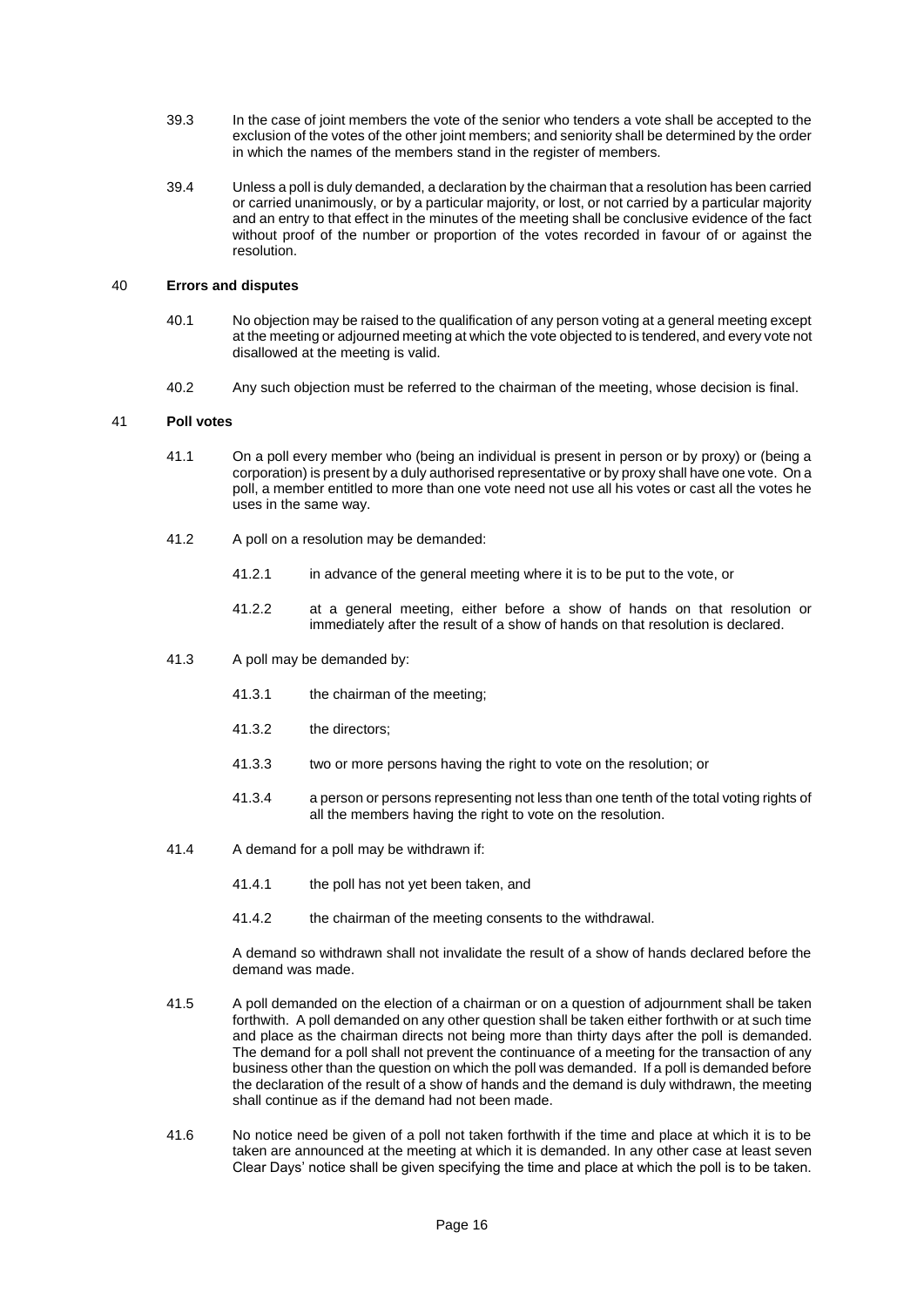41.7 The result of the poll shall be deemed to be the resolution of the meeting at which the poll was demanded.

#### 42 **Content of proxy notices**

- 42.1 Subject to the provisions of these Articles, a member is entitled to appoint another person as his proxy to exercise all or any of his rights to attend and to speak and vote at a general meeting. A member may appoint more than one proxy in relation to a meeting, provided that each proxy is appointed to exercise different voting rights held by that member.
- 42.2 Proxies may only validly be appointed by a notice in writing (**proxy notice**) which:
	- 42.2.1 states the name and address of the member appointing the proxy;
	- 42.2.2 identifies the person appointed to be that member's proxy and the general meeting in relation to which that person is appointed;
	- 42.2.3 is signed by or on behalf of the member appointing the proxy, or is authenticated in such manner as the directors may determine; and
	- 42.2.4 is delivered to the Company in accordance with the Articles and in accordance with any instructions contained in the notice of the general meeting (or adjourned meeting) to which they relate and received by the Company:
		- 42.2.4.1 subject to Articles [42.2.4.2](#page-18-1) and [42.2.4.3](#page-18-2) in the case of a general meeting or adjourned meeting, not less than forty-eight hours before the time for holding the meeting or adjourned meeting at which the right to vote is to be exercised;
		- 42.2.4.2 in the case of a poll taken more than forty-eight hours after it is demanded, after the poll has been demanded and not less than twenty-four hours before the time appointed for the taking of the poll; or
		- 42.2.4.3 where the poll is not taken forthwith but is taken not more than fortyeight hours after it was demanded, at the time at which the poll was demanded or twenty-four hours before the time appointed for the taking of the poll, whichever is the later,

and a proxy notice which is not delivered and received in such manner shall be invalid.

- <span id="page-21-1"></span><span id="page-21-0"></span>42.3 The Company may require proxy notices to be delivered in a particular form, and may specify different forms for different purposes.
- 42.4 Proxy notices may specify how the proxy appointed under them is to vote (or that the proxy is to abstain from voting) on one or more resolutions and the proxy is obliged to vote or abstain from voting in accordance with the specified instructions. However, the Company is not obliged to check whether a proxy votes or abstains from voting as he has been instructed and shall incur no liability for failing to do so. Failure by a proxy to vote or abstain from voting as instructed at a meeting shall not invalidate proceedings at that meeting.
- 42.5 Unless a proxy notice indicates otherwise, it must be treated as:
	- 42.5.1 allowing the person appointed under it as a proxy discretion as to how to vote on any ancillary or procedural resolutions put to the meeting, and
	- 42.5.2 appointing that person as a proxy in relation to any adjournment of the general meeting to which it relates as well as the meeting itself.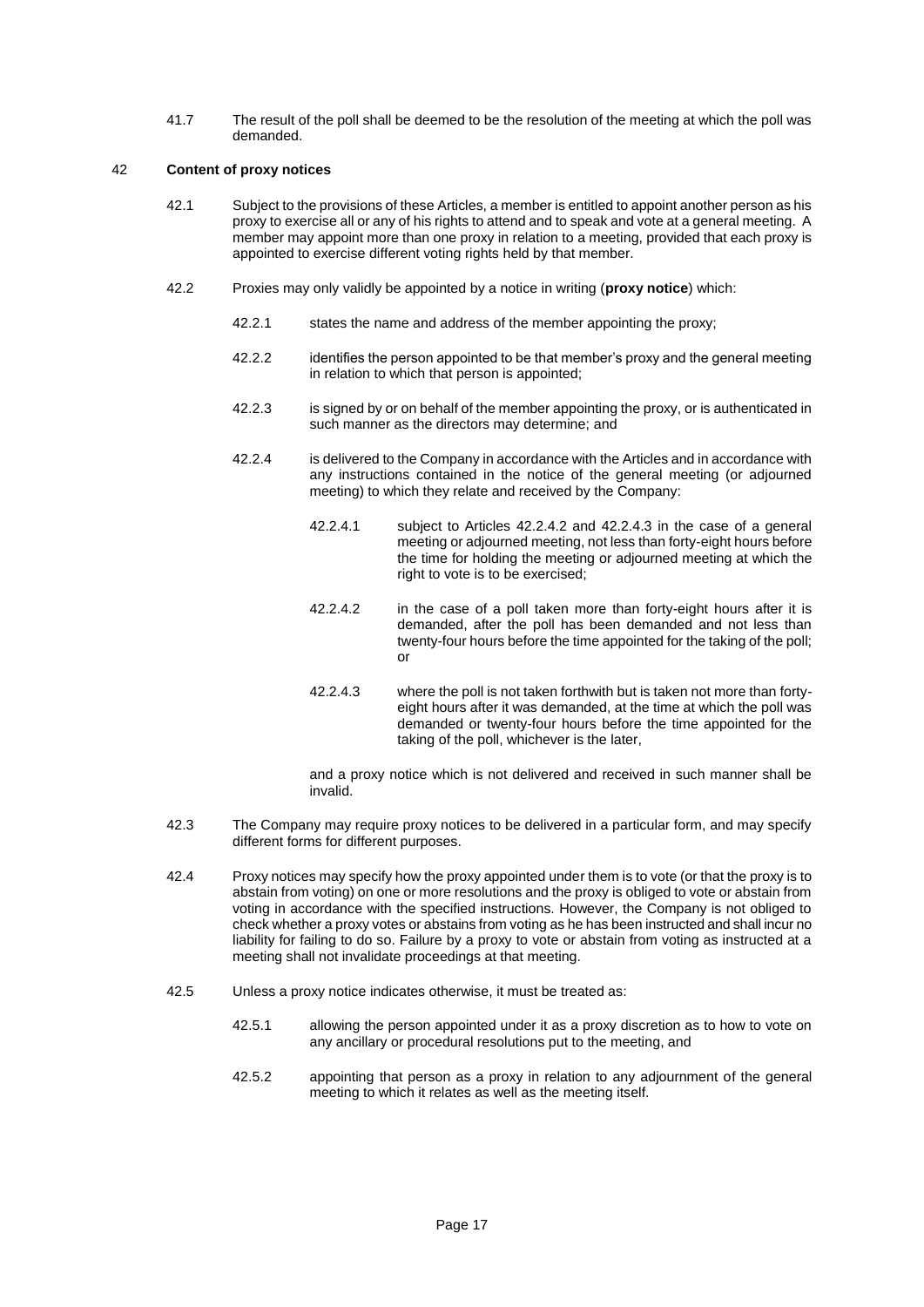#### <span id="page-22-3"></span>43 **Delivery of proxy notices**

- 43.1 Any notice of a general meeting must specify the address or addresses (**proxy notification address**) at which the Company or its agents will receive proxy notices relating to that meeting, or any adjournment of it, delivered in hard copy or electronic form.
- <span id="page-22-0"></span>43.2 A person who is entitled to attend, speak or vote (either on a show of hands or on a poll) at a general meeting remains so entitled in respect of that meeting or any adjournment of it, even though a valid proxy notice has been delivered to the Company by or on behalf of that person to a proxy notification address.
- 43.3 An appointment under a proxy notice may be revoked by delivering to the Company a notice in writing given by or on behalf of the person by whom or on whose behalf the proxy notice was given.
- <span id="page-22-4"></span><span id="page-22-1"></span>43.4 A notice revoking a proxy appointment only takes effect if it is received by the Company:
	- 43.4.1 in the case of a general or adjourned meeting, not less than forty-eight hours before the time for holding the meeting or adjourned meeting at which the right to vote is to be exercised;
	- 43.4.2 in the case of a poll taken more than forty-eight hours after it was demanded, not less than twenty-four before the time appointed for the taking of the poll; or
	- 43.4.3 in the case of a poll not taken forthwith but not more than forty-eight hours after it was demanded, at the time at which it was demanded or twenty-four hours before the time appointed for the taking of the poll, whichever is later,

and a notice which is not delivered and received in such manner shall be valid.

- <span id="page-22-2"></span>43.5 In calculating the periods referred to in Articl[e 42](#page-18-3) (Content of proxy notices) and this Articl[e 43,](#page-19-2) no account shall be taken of any part of a day that is not a working day.
- 43.6 If a proxy notice is not executed by the person appointing the proxy, it must be accompanied by written evidence of the authority of the person who executed it to execute it on the appointor's behalf.

#### 44 **Representation of corporations at meetings**

Subject to CA 2006, a company which is a member may, by resolution of its directors or other governing body, authorise one or more persons to act as its representative or representatives at a meeting of the company (**corporate representative**). A director, secretary or other person authorised for the purpose by the directors may require a corporate representative to produce a certified copy of the resolution of authorisation before permitting him to exercise his powers.

#### 45 **Amendments to resolutions**

- 45.1 An ordinary resolution to be proposed at a general meeting may be amended by ordinary resolution if:
	- 45.1.1 notice of the proposed amendment is given to the Company in writing by a person entitled to vote at the general meeting at which it is to be proposed not less than 48 hours before the meeting is to take place (or such later time as the chairman of the meeting may determine), and
	- 45.1.2 the proposed amendment does not, in the reasonable opinion of the chairman of the meeting, materially alter the scope of the resolution.
- 45.2 A special resolution to be proposed at a general meeting may be amended by ordinary resolution, if:
	- 45.2.1 the chairman of the meeting proposes the amendment at the general meeting at which the resolution is to be proposed, and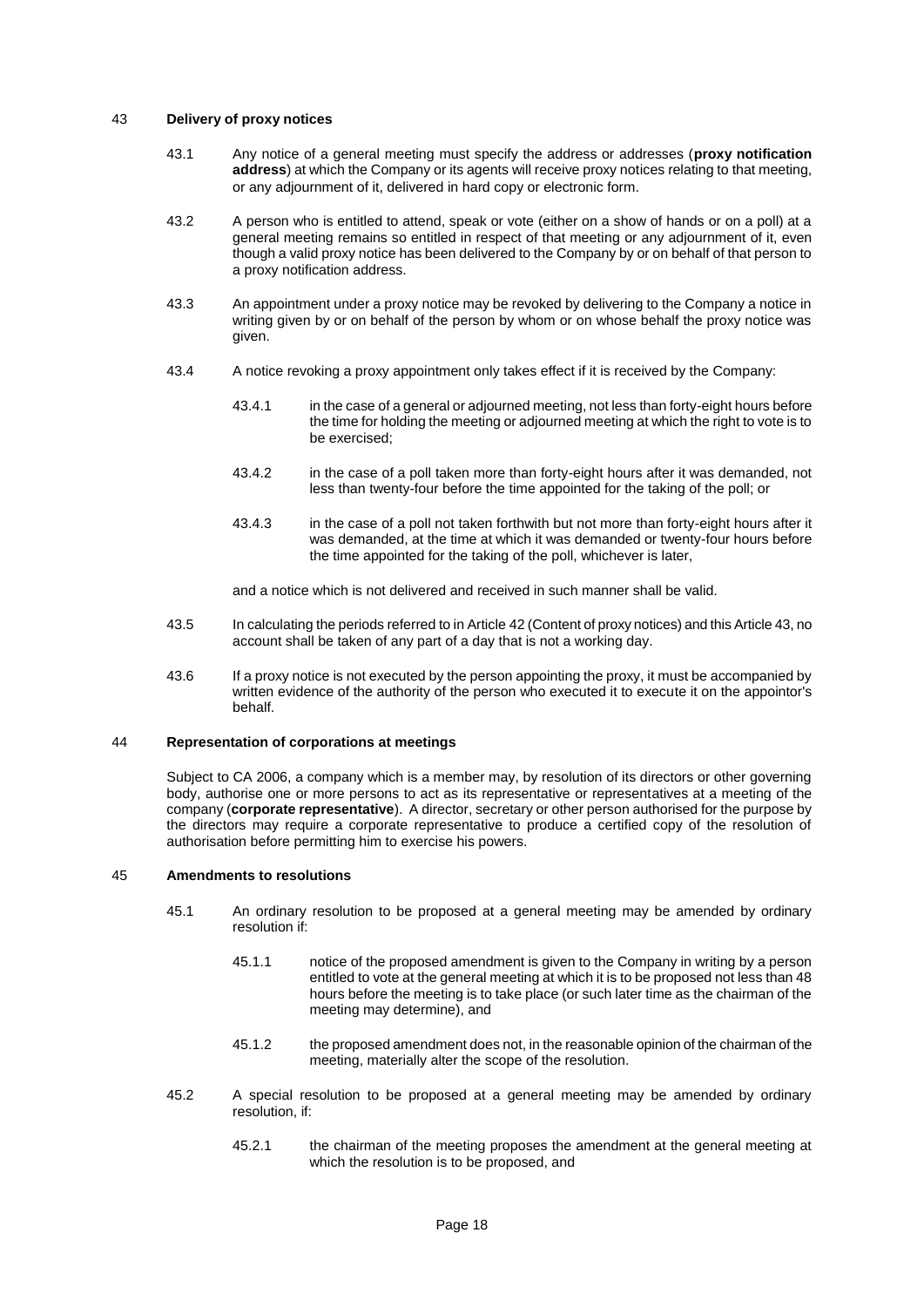- 45.2.2 the amendment does not go beyond what is necessary to correct a grammatical or other non-substantive error in the resolution.
- 45.3 If the chairman of the meeting, acting in good faith, wrongly decides that an amendment to a resolution is out of order, the chairman's error does not invalidate the vote on that resolution.

#### **WRITTEN RESOLUTIONS**

46 A resolution of the members may be passed as a written resolution in accordance with chapter 2 of part 13 of CA 2006.

#### **PART 5**

#### **MISCELLANEOUS PROVISIONS**

#### **COMMUNICATIONS**

#### 47 **Means of communication to be used**

- 47.1 Subject to the Articles, anything sent or supplied by or to the Company under the Articles may be sent or supplied in any way in which of CA 2006 provides for documents or information which are authorised or required by any provision of CA 2006 to be sent or supplied by or to the Company.
- 47.2 Any notice, document or other information shall be deemed served on or delivered to the intended recipient:
	- 47.2.1 if properly addressed and sent by prepaid United Kingdom first class post to an address in the United Kingdom, forty-eight hours after it was posted;
	- 47.2.2 if properly addressed and delivered by hand, when it was given or left at the appropriate address;
	- 47.2.3 if properly addressed and sent or supplied by electronic means forty-eight hours after the document or information was sent or supplied; or
	- 47.2.4 if sent or supplied by means of a website, when the material is first made available on the website or (if later) when the recipient receives (or is deemed to have received) notice of the fact that the material is available on the website.

For the purposes of this Articl[e 47.2,](#page-20-0) no account shall be taken of any part of a day that is not a working day.

- 47.3 In proving that any notice, document or other information was properly addressed, it shall be sufficient to show that the notice, document or other information was delivered to an address permitted for the purpose by of CA 2006.
- 47.4 Subject to the Articles, any notice or document to be sent or supplied to a director in connection with the taking of decisions by directors may also be sent or supplied by the means by which that director has asked to be sent or supplied with such notices or documents for the time being.
- 47.5 A director may agree with the Company that notices or documents sent to that director in a particular way are to be deemed to have been received within a specified time of their being sent, and for the specified time to be less than forty-eight hours.
- 47.6 In the case of joint members, all notices or documents shall be given to the joint member whose name stands first in the register in respect of the joint holding. Notice so given shall be sufficient notice to all of the joint members. Where there are joint members, anything which needs to be agreed or specified in relation to any notice, document or other information to be sent or supplied to them can be agreed or specified by any one of the joint members. The agreement or specification of the joint member whose name stands first in the register will be accepted to the exclusion of the agreement or specification of any other joint member (s) whose name(s) stand later in the register.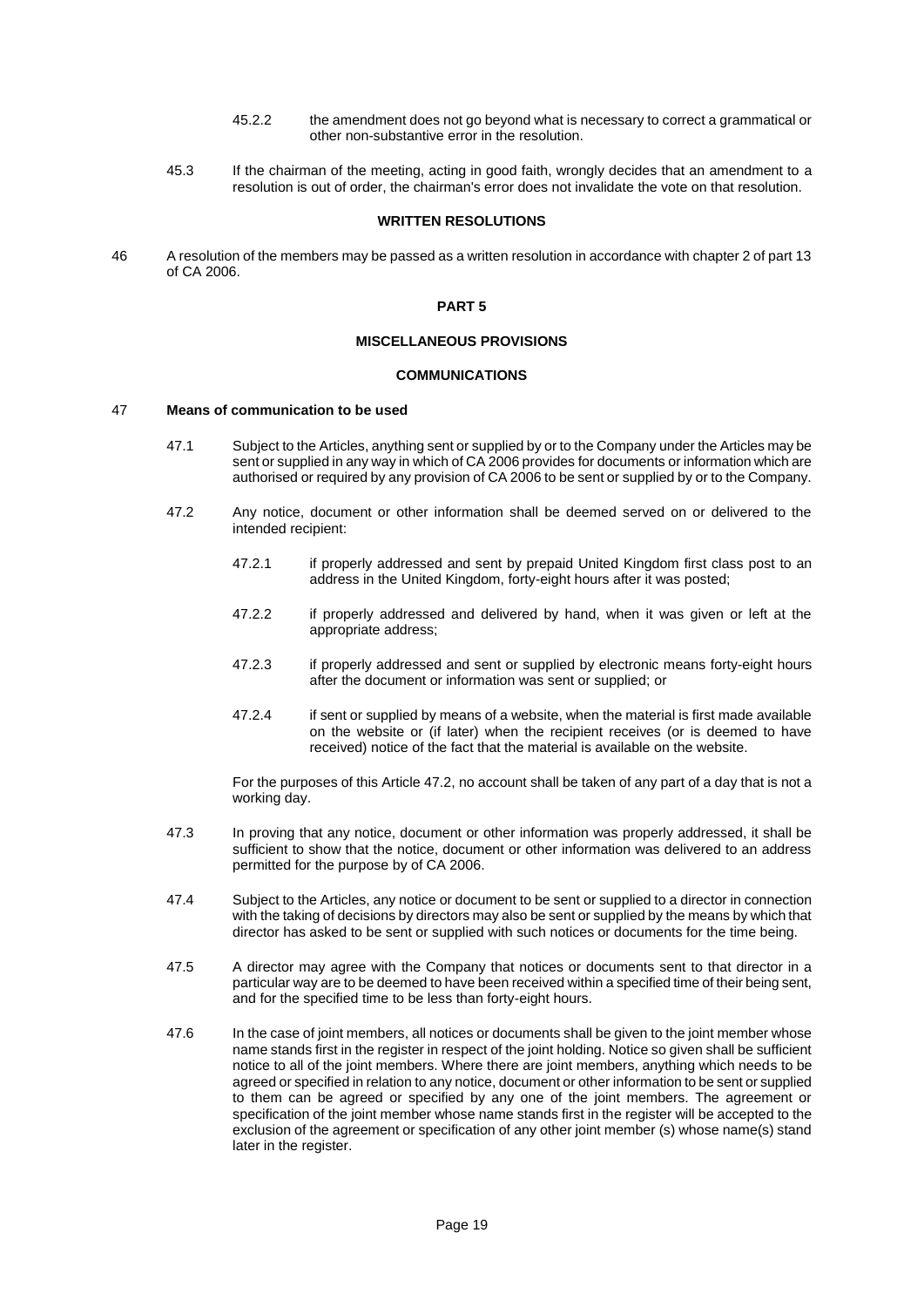#### **ADMINISTRATIVE ARRANGEMENTS**

#### 48 **Company seals**

- 48.1 Any common seal may only be used by the authority of the directors.
- 48.2 The directors may decide by what means and in what form any common seal is to be used.
- 48.3 Unless otherwise decided by the directors, if the Company has a common seal and it is affixed to a document, the document must also be signed by either at least two authorised persons or at least one authorised person in the presence of a witness who attests the signature.
- 48.4 For the purposes of this Article, an authorised person is:
	- 48.4.1 any director of the Company;
	- 48.4.2 the Company secretary (if any); or
	- 48.4.3 any person authorised by the directors for the purpose of signing documents to which the common seal is applied.

#### 49 **No right to inspect accounts and other records**

Except as provided by law or authorised by the directors or an ordinary resolution of the Company, no person is entitled to inspect any of the Company's accounting or other records or documents merely by virtue of being a member.

#### 50 **Provision for employees on cessation of business**

The directors may decide to make provision for the benefit of persons employed or formerly employed by the Company or any of its subsidiaries (other than a director or former director or shadow director) in connection with the cessation or transfer to any person of the whole or part of the undertaking of the Company or that subsidiary.

#### **DIRECTORS' INDEMNITY AND INSURANCE**

#### 51 **Indemnity**

- 51.1 Subject to Article [51.2,](#page-22-3) but without prejudice to any indemnity to which a relevant officer is otherwise entitled:
	- 51.1.1 each relevant officer shall be indemnified out of the Company's assets against all costs, charges, losses, expenses and liabilities incurred by him as a relevant officer:
		- 51.1.1.1 in the actual or purported execution and/or discharge of his duties, or in relation to them; and
		- 51.1.1.2 in relation to the company's (or any associated company's) activities as trustee of an occupational pension scheme (as defined in section 235(6) of CA 2006),

including (in each case) any liability incurred by him in defending any civil or criminal proceedings in which judgment is given in his favour or in which he is acquitted or the proceedings are otherwise disposed of without any finding or admission of any material breach of duty on his part or in connection with any application in which the court grants him, in his capacity as a relevant officer, relief from liability for negligence, default, breach of duty or breach of trust in relation to the Company's (or any associated company's ) affairs; and

51.1.2 the Company may provide any relevant officer with funds to meet expenditure incurred or to be incurred by him in connection with any proceedings or application referred to in Article [51.1.1](#page-21-0) and otherwise may take any action to enable any such relevant officer to avoid incurring such expenditure.